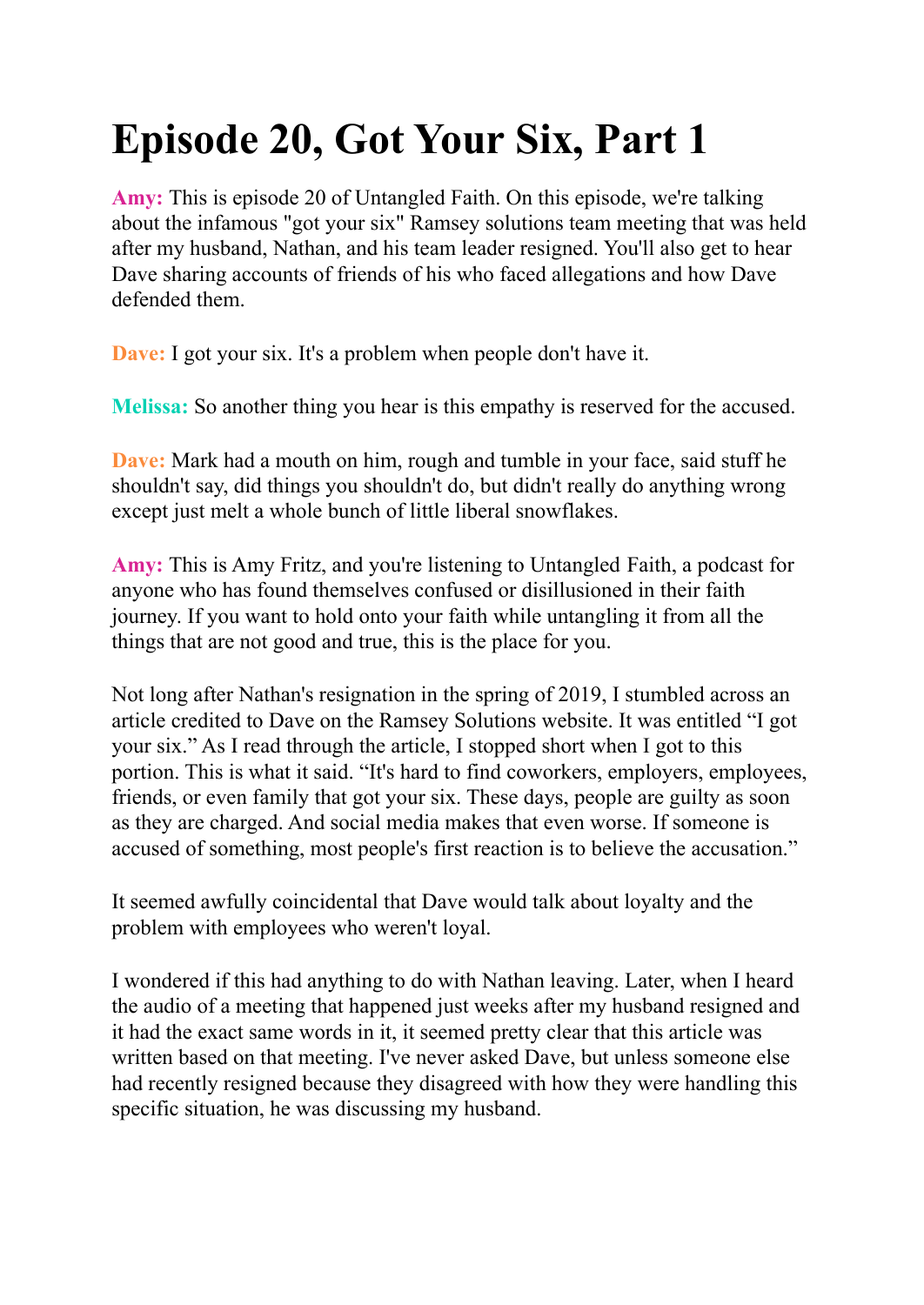There's so much more to this meeting though, than the comments about Nathan. Melissa Hogan is joining me to walk with me through some of the segments of the audio from that meeting. You need to know that this episode contains content that is not suitable for small children and the subject matter and details we discuss regarding abuse could be triggering.

There's a link in the show notes to a transcript of this conversation. For some of you, reading this episode may be less traumatic than listening.

Make yourself comfortable. We're about to visit a Ramsey Solutions team meeting. Melissa Hogan and I share a few thoughts about the meeting and the people listening before we dive in.

**Melissa:** There is a lot going on in this entire audio, but even in this first section, there's a lot going on, but it really gives me a lot of empathy for people who were in that meeting, because it's hard for your brain to dissect everything that's going on here. You just take it in because it's through storytelling and impressions.

I have empathy for people who did not realize how bad and un-Christ-like, toxic, this speech is.

**Amy:** When you're a good person, you are going to assume other people you're working with, your leaders, your CEO, is also a good person. So you're not going to come into a team meeting thinking I need to listen really closely and I should think about whether it's true or whether it's not.

That's just too much energy for most people to have to expend. So if somebody was sitting in this meeting and they're listening to this now, and they come away with something very different than when they were in it originally, it's not that you aren't a smart person.

**Melissa:** No. A practice that I've always engaged in, and I think in many cases can be good, is to give people the benefit of the doubt, especially if they have represented themselves to you and publicly as a fellow believer. But on the other hand, God calls us to use discernment. And when you look at something and the evidence is there that something is really, really wrong, God calls us to notice that. And he calls us to ask questions in order to live out our testimony and to make wise decisions.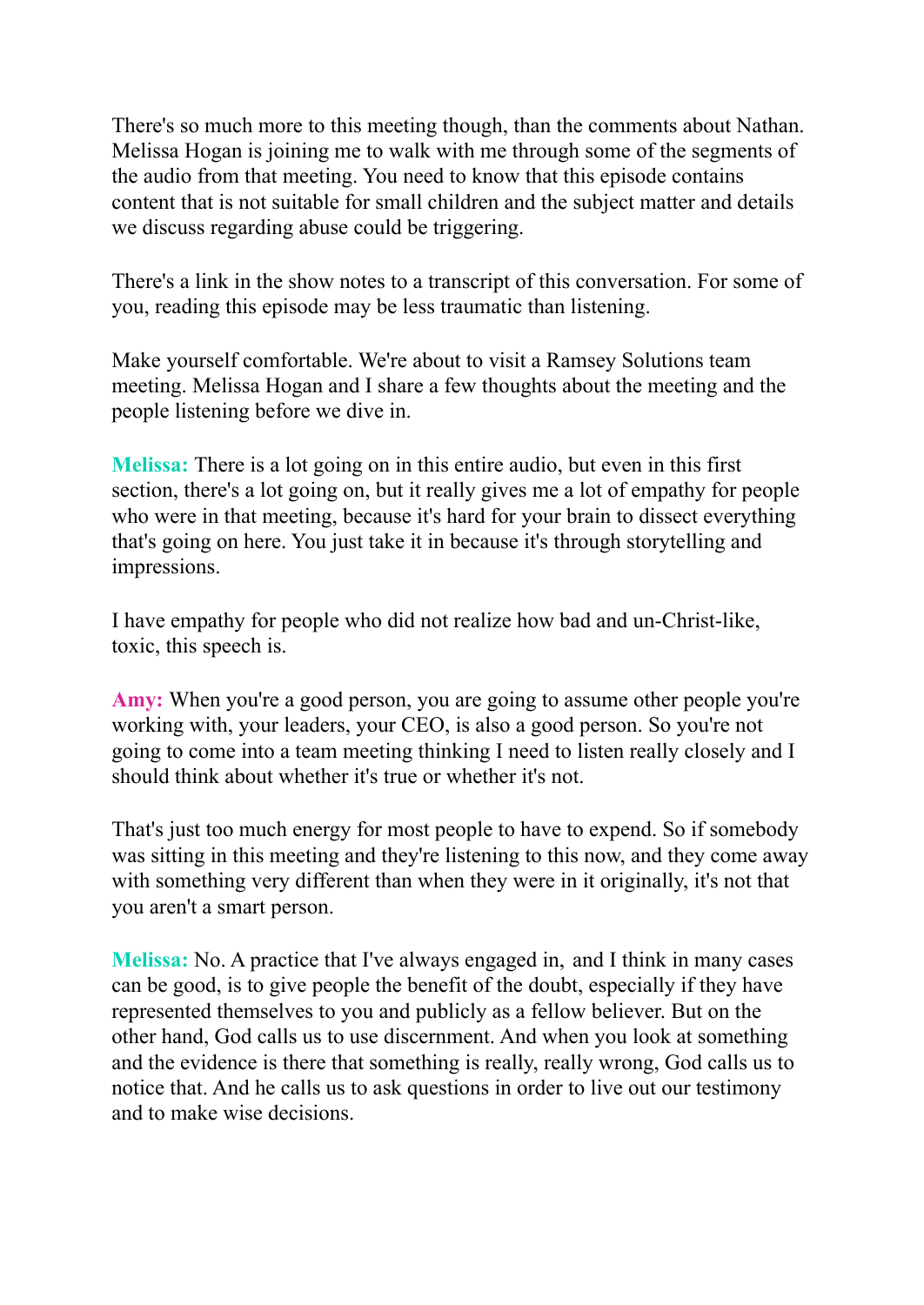**Amy:** There are some people that are listening that have a real personal connection to this particular meeting and the situation, but there are other people listening that have been involved in abusive environments. Going through and listening and making sense of the things have been told or said, or written is a helpful exercise for anybody. I think some of these principles are going to apply to other people.

This meeting that we're going to listen to today comes from the audio that was in the RNS article in January of 2021. And to put this in context, this is the very first all team meeting that was held after my husband and his leader resigned.

I've cut out a few things because of time constraints, but you can hear the entire audio in the RNS SoundCloud link that I will put in the show notes. Today, Melissa and I are going to listen to this meeting along with you and we're going to listen to one section at a time, and then we're going to talk about what we just heard. Breaking this meeting up into sections should make this whole thing more manageable.

So this is the first time the whole team was together and the first time that Dave had an opportunity to address everybody. I think the previous week they were gone at an entre leadership event. So this would have been maybe a little over a week later, sometime in May of 2019.

**Dave:** About 10 years ago, maybe a little more, maybe a little less. I, my timeframes get messed up.

We had a team member here, go to another team member and say, "Our boss is having an affair with so-and-so."

Well, that doesn't go well around here, in case y'all didn't know. So we gather up these two, finally, it makes it into my office. Nobody brought it to leadership. They just all talked about it, which of course is called gossip.

And so we bring the two little gossips in and we sat down and said, "Okay, pray tell where did you get this information?"

"From my hairdresser."

"Your hairdresser told you someone here…"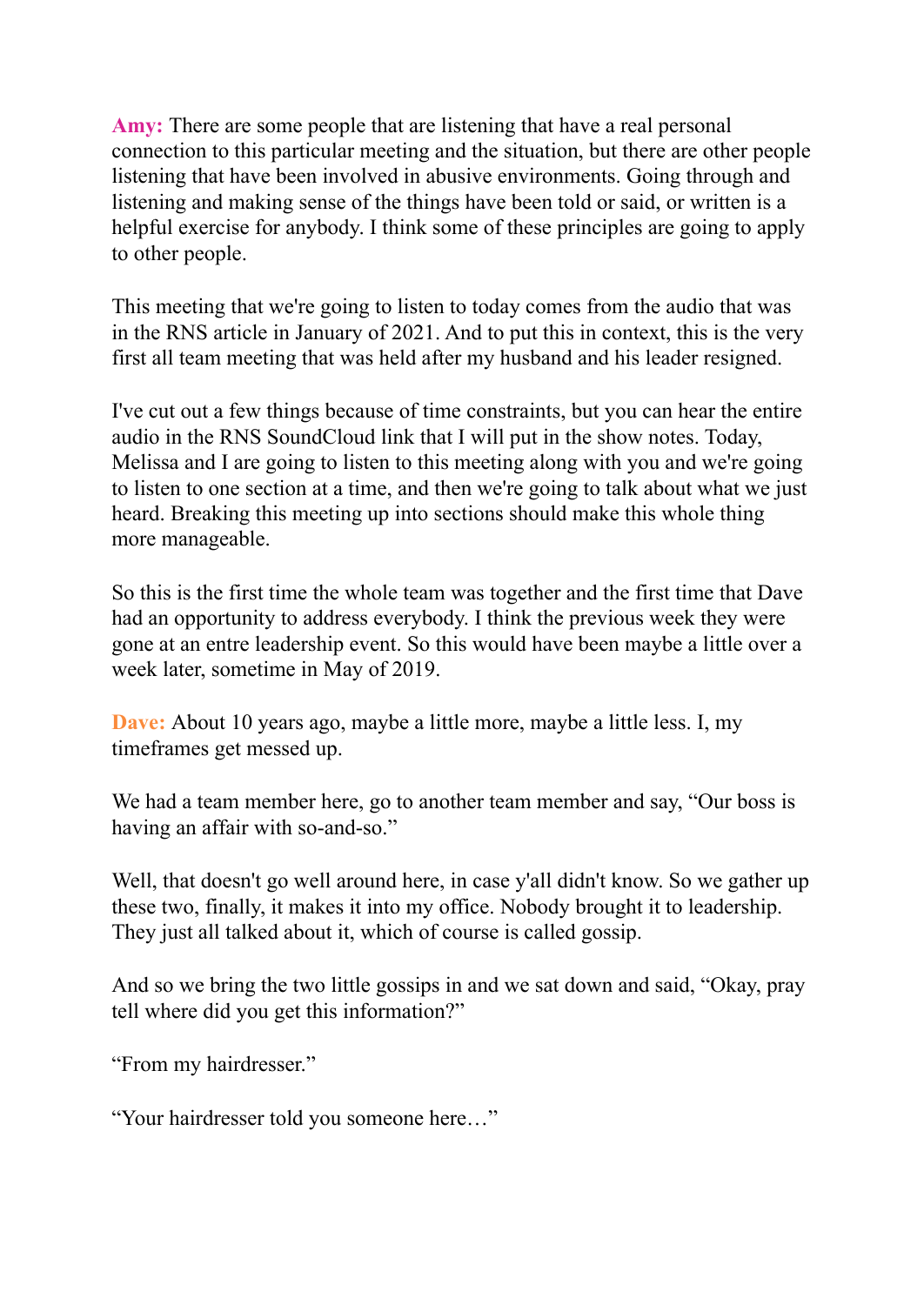"Yeah. Cause she was making fun of Ramsey because we're not really Christians. And we don't really do what we say we're going to do and we tolerate everything just like the world does and dah, dah, dah, dah, dah."

And I'm like, oh, so we call the hairdresser. If you didn't know, there's a great ethics book on hairdresser ethics on not revealing your sources. And we're like, "Pray tell, where did you hear this?" And she wasn't gonna tell us. So there was quite a little dust up.

And finally she found wisdom and decided to tell us who told her that someone here was having an affair with their assistant. And because we bring in the two accused, right? And confronted them. And they're like, "No." That's just, I mean, their reaction was kind of like passing the lie detector test, you know?

So we're like, "No, I don't think so." So somebody's just spreading gossip, this is just rumor mill. Right? So finally she reveals her source. Guess what? It's another team member who we're already working with cause she's a little nutty. And so we bring in this girl and we said, "Uh, did you tell your hairdresser that so-and-so is having an affair?"

"No."

"Yeah, you did."

"Okay. I did."

"What on God's green earth possesses you to take information like this that you might think is true outside the building to mess up our reputation with your freaking hairdresser of all things. Why do you think they're having an affair? We've confronted them. They say they're not, and we believe them.

Why do you think they're having an affair?"

"Oh, well maybe they're not. I just thought they looked at each other a lot."

We fired her right then, not with anger, but I did not want people with that much brainpower working here. This is a teeny tiny little crazy brain. In a teeny, tiny, crazy little head and she will slit your throat from behind, won't she? And mine, and this place, and certainly that poor guy and gal who got accused of something they weren't doing. By the way, it's 10 years later and it has been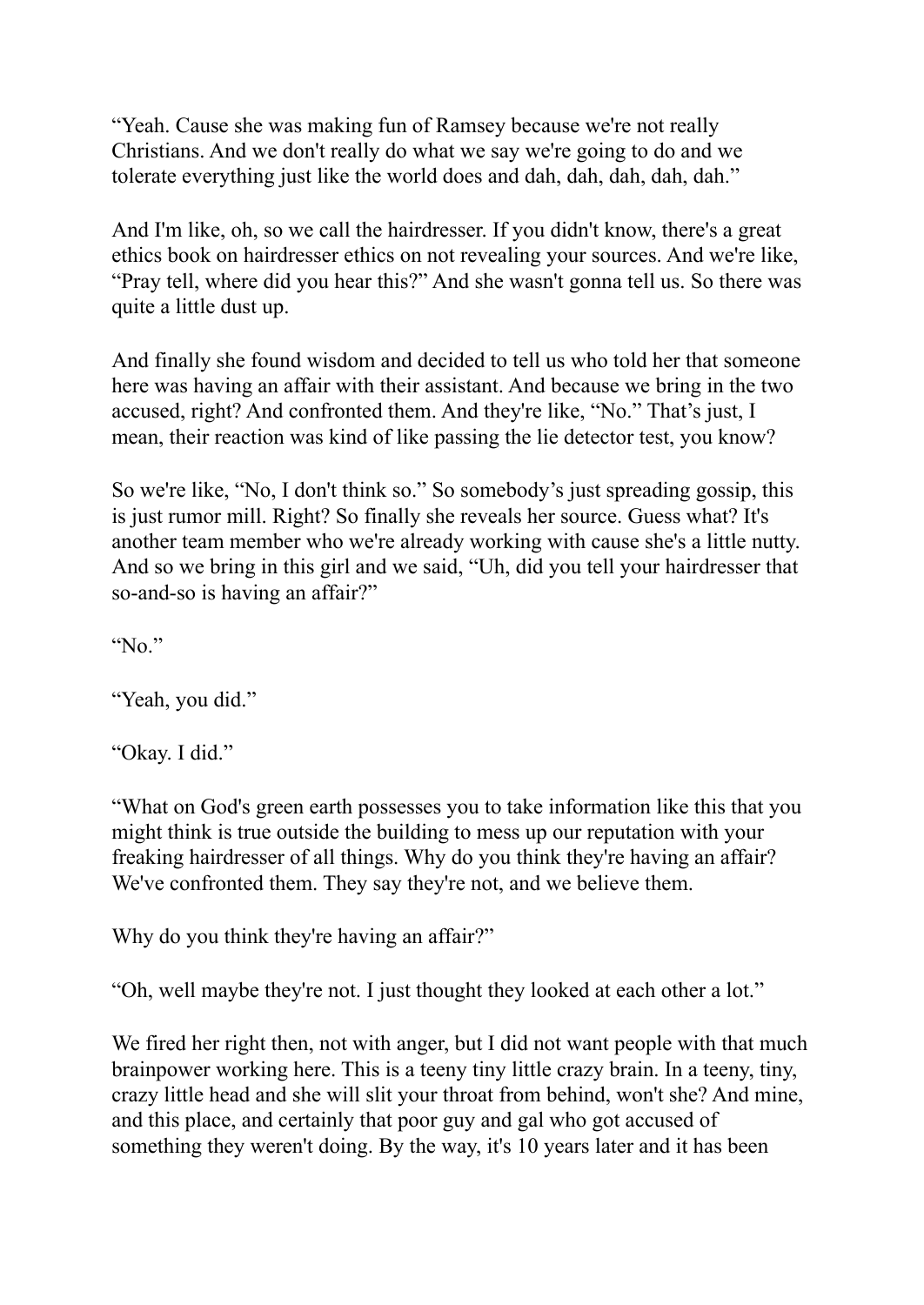proven without a doubt that this was a false accusation. They were not having an affair.

**Amy:** Let's talk about the first story that Dave tells. He starts out 10 years ago, somebody's hairdresser,

**Melissa:** I think you and I would say that's a stylist. Hairdresser is kind of a boomer expression.

**Amy:** What's your impression of what happened here?

**Melissa:** I think something that runs through this whole section, obviously, and then the entire speech, are very derogatory terms for people and situations, most notably for women. I think God calls us not to speak of people in derogatory terms. And we've got things like two little gossips and very mocking tones.

**Amy:** Yes.

**Melissa:** "Pray, tell." And "she found wisdom" and "she's a little nutty," "crazy little brain." These are all very derogatory. And most notably, far as I can tell, they all talk about women.

**Amy:** We don't know who the "two little gossips" were. Our inference from this is, it sounds like all these negative comments are referring to women.

**Melissa:** And that's consistent with the rest of the speech.

You know, that's something you hear here a lot. And so starting at the beginning about the hairdresser, the stylist, he says—well we went to her and she wasn't going to tell us. But she (quote) "found wisdom." So let's break that down. This hairstylist is a third party, not apparently employed by, related to, or in any way connected with the company other than she's the stylist to several people who work there.

The idea that a influential, wealthy, large employer in the area can go to a third party and bully them into something should disturb everybody.

**Amy:** In Dave's own words. It says there was quite a little dust up.

**Melissa:** Yeah. Imagine if you were that person, where you make a living in the community where this person has lots of influence and money and power and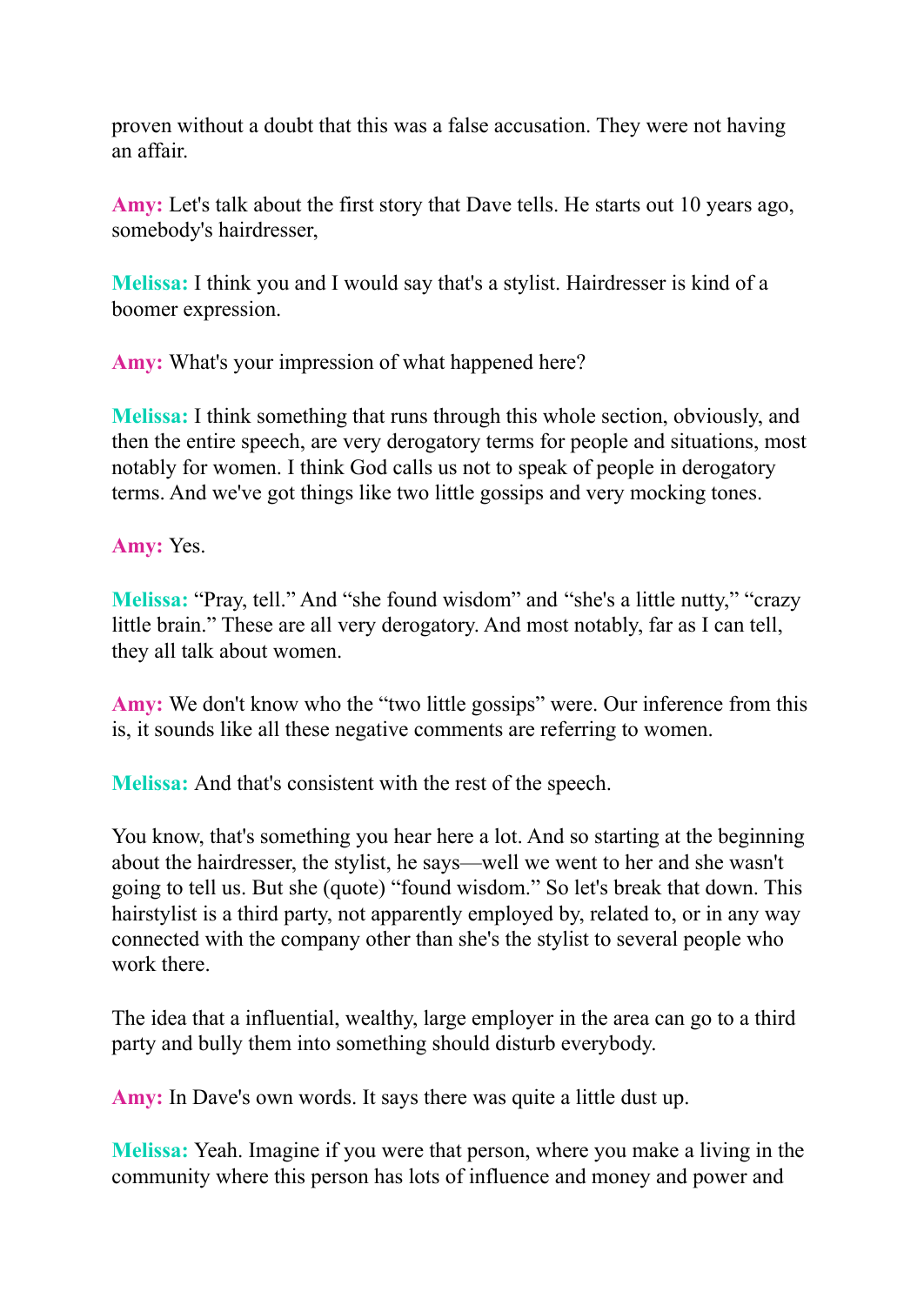connections, and they are trying to get you to do something. That is a bully if I have ever heard of one.

**Amy:** Yeah.

**Melissa:** And he characterizes it as "boundaries are bad." And I think we've seen that theme in other places that you're slowly groomed to not have good boundaries, that if you have boundaries, that that is a problem. And that is your problem.

**Amy:** Yeah.

**Melissa:** So same here, that it was her "wisdom" was that she did not hold her boundaries in being bullied by a powerful community person.

**Amy:** There is this technique that Dave employs throughout all of this. And it is this assumption that everyone listening is—obviously agrees with him. He does this thing where he keeps saying, "Right?" Like, you're with me, right?

**Melissa:** His answer is always the right answer. Of course, people are gonna sit there and be like, yeah, yeah.

**Amy:** Meanwhile, these people sitting in this meeting have no idea where he's going with this or why he's telling this.

**Melissa:** And that's why I continue to have empathy for people who, if you go back and listen to it multiple times and still say, oh no, he's completely right. Yeah. That's where I might have a bone to pick with you.

But I don't for people who were sitting in there and had no idea what he was doing.

**Amy:** Yeah. I have a couple of questions about it as well. My first question is if nobody went to their leader, how did Dave ever find out about this? If the only people were these two little gossips, they are the only people talking and saying things they shouldn't have said, how did it get to him?

I also was looking at some of the image repair techniques. And one of those is to reduce the offensiveness of what somebody is asserting by attacking the accuser.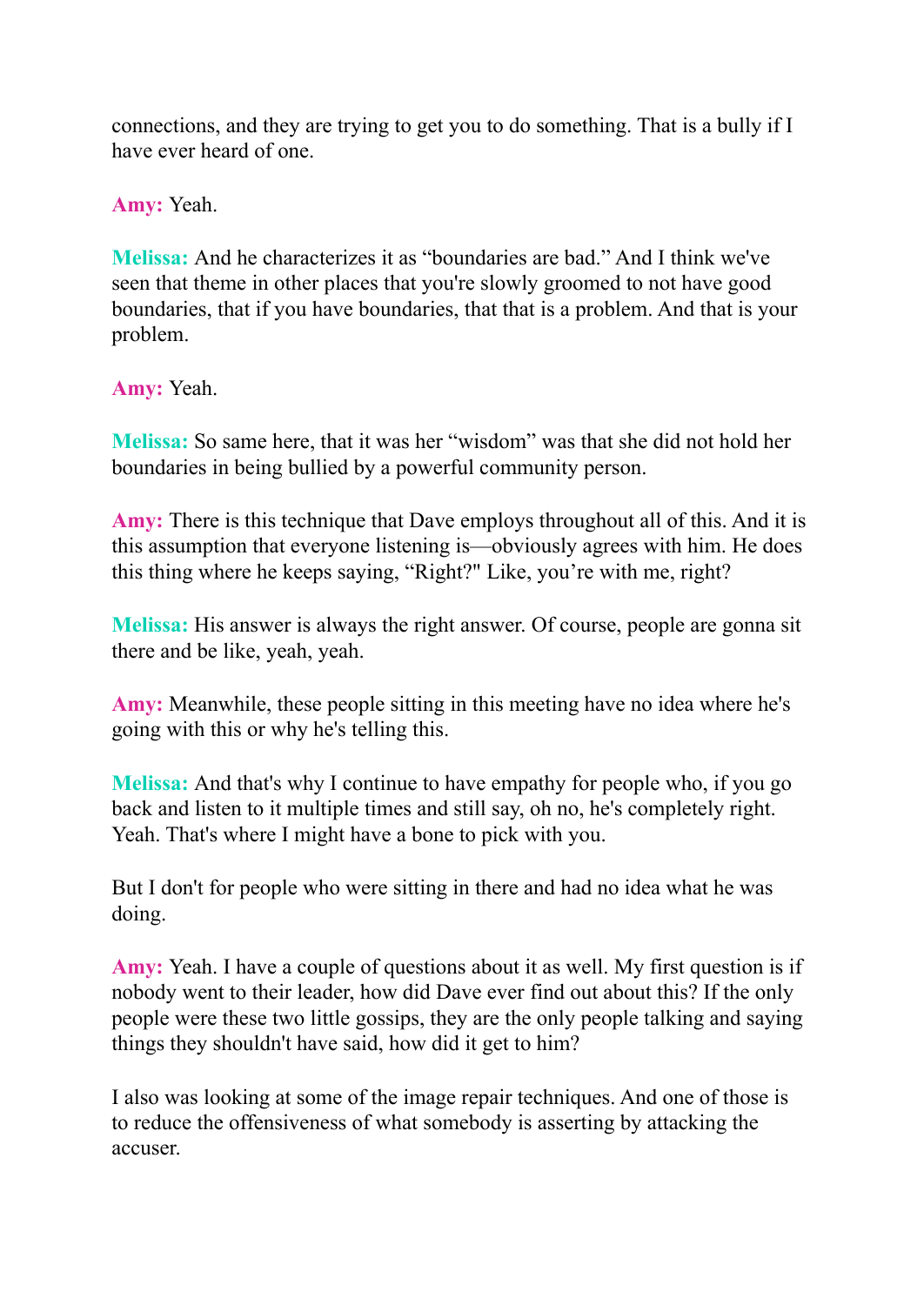### **Melissa:** DARVO.

**Amy:** According to Wikipedia, DARVO is an acronym for deny, attack and reverse victim and offender. It is a common manipulation strategy where the abuser denies that the abuse ever took place, attacks the victim for attempting to hold the abuser accountable and claims that they, the abuser are actually the victim in the situation, thus reversing the reality of the victim and the offender.

So somebody is bringing some concerns here and instead of the problem being "Oh my goodness. We should figure out if something is really wrong." I think what we're hearing from Dave is the real issue here is that the reputation of the company must be protected. And the real villain isn't that there may be something bad going on.

The real problem they're trying to solve is who is saying these things.

**Melissa:** The real problem is any accusation.

**Amy:** Accusation.

So these are the things that Dave says about the accusers. Nobody brought it to leadership. He mentioned gossips, two little gossips. He also is very sure to frame this stylist as making fun of Ramsey.

So now we know also, this is another…

**Melissa:** She's bad, the stylist is bad. Her decisions are bad.

**Amy:** She's bad too. Mocks her desire to keep confidence of her clients, uses the word "nutty," uses the word "girl." Here we are talking about women like they are children.

**Melissa:** And I think we'll hear that in some of the later clips, the infanticizing of women.

**Amy:** And he talks about brain power, teeny tiny, little crazy brain, teeny, tiny, crazy little head.

And then of course he is sure to tell you, in the end, she is dangerous. She's trying to hurt you.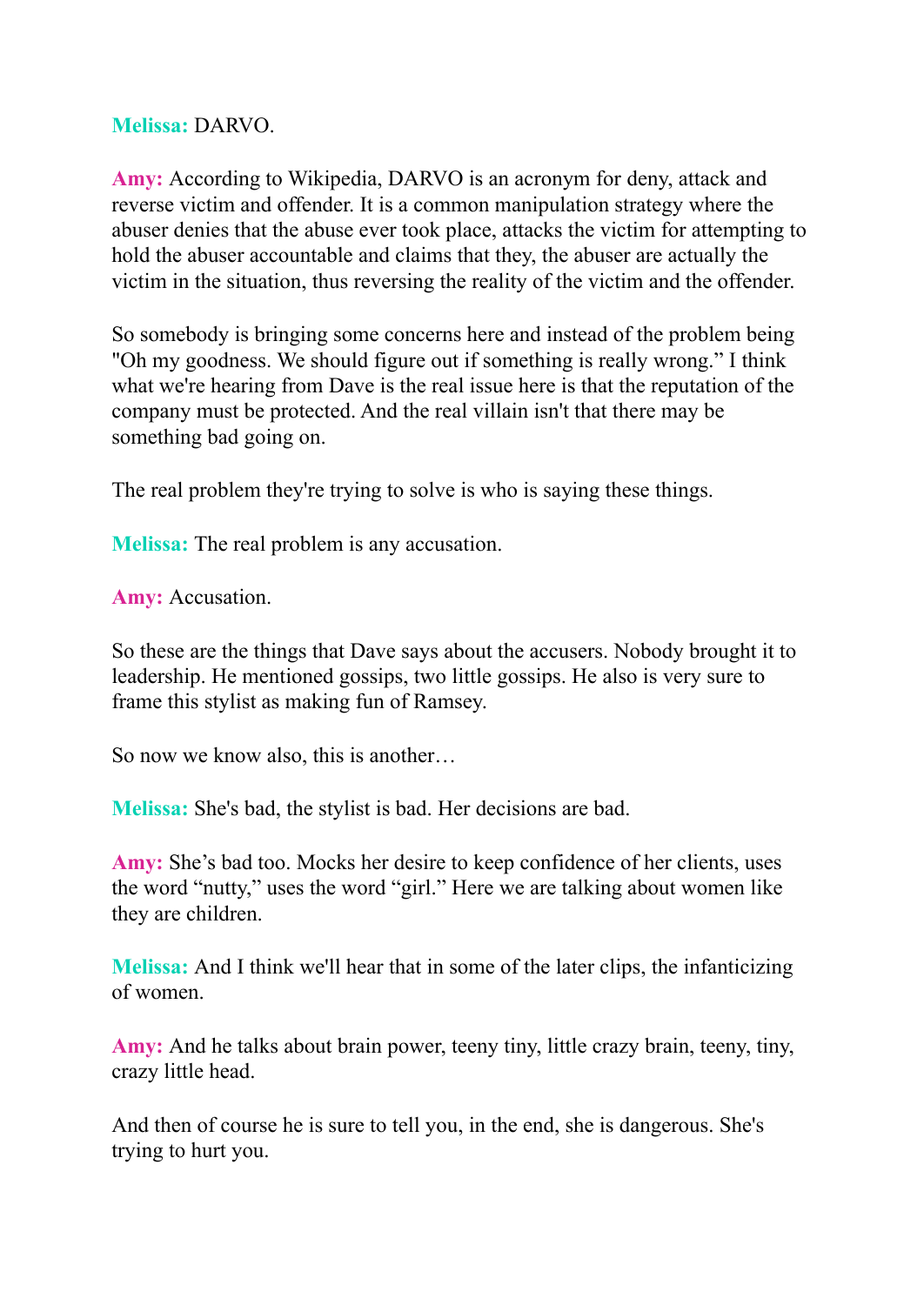**Melissa:** Slit your throat.

**Amy:** She's a threat to you.

**Melissa:** Throughout this audio we'll hear him characterize finding out the truth or the search for truth or any kind of accusations, as dangerous.

**Amy:** Yeah.

**Melissa:** That it's information, the truth, accusations, those are the problem. Not something that might have actually been done. And you know what? We should search for the truth in a way that's a little more in depth than asking them if they did the wrong thing.

**Amy:** How did Dave get to the bottom of it? Let's talk about Dave's way of investigating allegations of wrongdoing.

**Melissa:** Yes. "We've confronted them. They say they're not. And we believe them." His entire search for the truth here apparently was to ask the accused if they're doing the wrong thing. Now, I don't know about you. Have you ever watched Dateline?

**Amy:** Did you do the thing? No. Okay.

**Melissa:** So even in the general world, it's unlikely that someone who's accused of something is going to just fess up and say they did it, but let's get down to brass tacks for the situations Dave himself has been involved in.

I can personally say I was involved in situations where it seems like they asked the accused party if they had done the thing and the person says, "No, I haven't," only to find out, whether it's two years later or 10 years later, the person, indeed, had done the thing. So he has actual personal experience with the fact that asking someone if they've done the wrong thing is not reliable whatsoever.

**Amy:** When Dave approaches the person that actually said it to the hairstylist, which is interesting.

**Melissa:** Not only does he not believe her denial, he engages in a tactic that is very psychologically abusive. And that is to tell that person what they did or what they think. That's a common practice of somebody who doesn't have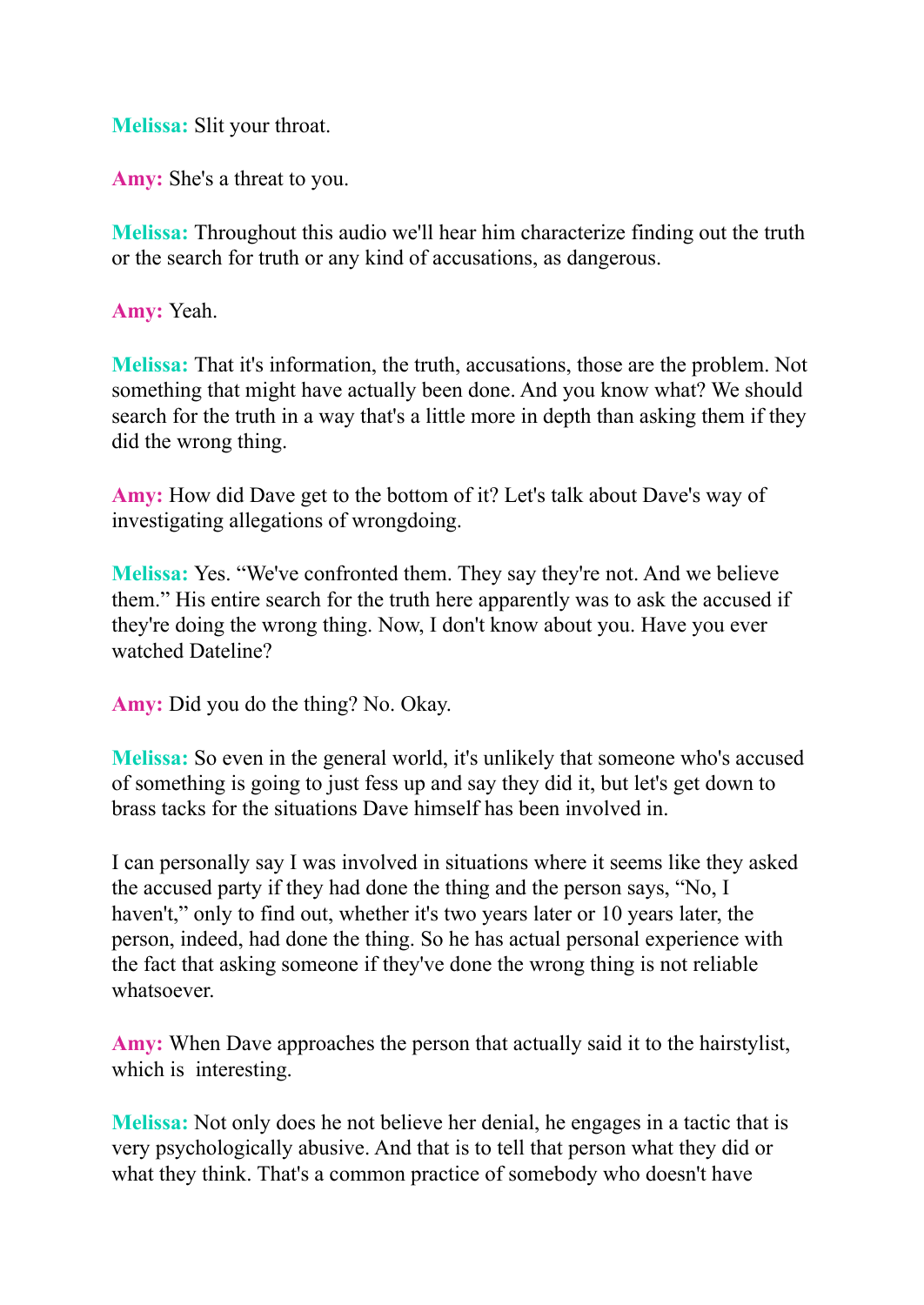boundaries and who is a bully is, "I'm gonna tell you what you think. I'm going to tell you what you did." Incredibly unhealthy and inappropriate.

**Amy:** And the other thing we have here is, as Dave is telling the story, we see and I've listened to some other people call this sort of thing, leakage.

### **Melissa:** Yes.

**Amy:** we are hearing a real emotion from Dave here. We're hearing real emotion. When he says, "What on God's green earth possesses you to take information like this that you might think is true outside the building to mess up our reputation."

He has a real anger in that. And then later on, he says, we fired her on the spot, but we weren't angry. "Not with anger." I don't know. I am having a hard time believing there wasn't anger.

**Melissa:** Believe the action. Believe what you actually see and hear in the emotion. That is way more trustworthy than somebody saying, no.

**Amy:** And no my only does he put her on the spot, tells her what she's thinking, but he says, and before she even gets a chance to say what she's thinking and why she believes that her fears are founded, he tells her he's already decided that it doesn't matter what she says.

He's already made up his mind.

**Melissa:** Before you can even say, "Here's my evidence. Here is what I know." He's going to already tell you, I'm basically not going to believe you, because I already believe them. I experienced that personally.

**Amy:** Yeah.

**Melissa:** It was: I already believe them. So there's not much you can do to make your case l, because you're already wrong to begin with.

**Amy:** Yeah. And then Dave minimizes it at the very end of this, by saying, "Ten years later, we've proved beyond a shadow of a doubt that it absolutely wasn't true."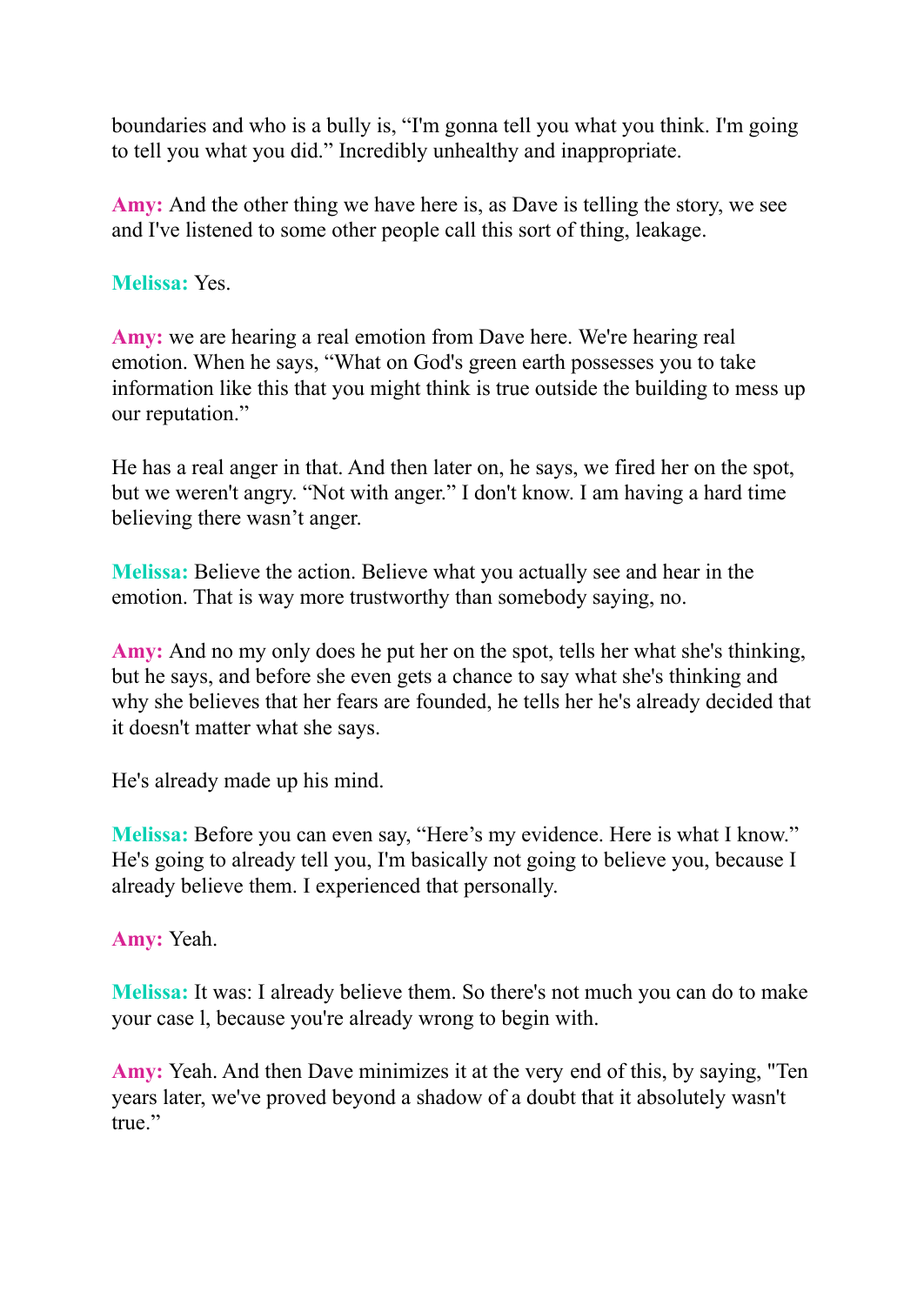**Melissa:** He might be the first person that has proved a negative. That's, that's really hard to do. So another thing you hear here is this empathy is reserved for the accused.

**Amy:** Yeah.

**Melissa:** Empathy or the characterization of empathy. He's telling people that the real issue is we should feel for the people who are accused. There is no empathy for the hairdresser having boundaries. There's no empathy for the awkward position that the people were put in that believed that these people were having an affair.

Empathy is for the accused. This is certainly "the poor guy and gal." We've got another one there. They got accused of something they weren't doing. The assumption is when you're accused, you didn't do it. And how you find out is you ask them. And the empathy is really for the people who were accused, not for anybody else.

**Amy:** And he does that tactic again, that you must be with me by saying, "and she will slit your throat from behind, won't she?" And she is a threat because he says, not only is she a threat to that person, he says, "and mine." So it's a threat to Dave. "And this place." So this isn't just somebody bringing a concern. This is somebody that's going to hurt you.

She's going to hurt me. And it's such a violent characterization of it like to "slit your throat."

**Melissa:** So what that does to the listeners, then, it preloads into them, accusations about anyone here, they're a threat to your job. You better not accuse anybody of anything. Two, you better ignore any accusations and three, you better actually shut down and maybe even report any allegations.

Cause they're a threat to your job. Nobody wants to feel like their livelihood is threatened. And by aligning himself with the Bible and Christ, it's a threat to your faith for people to accuse other people. Not—we should actually search for the truth. And Jesus is the embodiment of truth.

**Amy:** Yes.

**Melissa:** And calls us to have discernment, which is to look at evidence.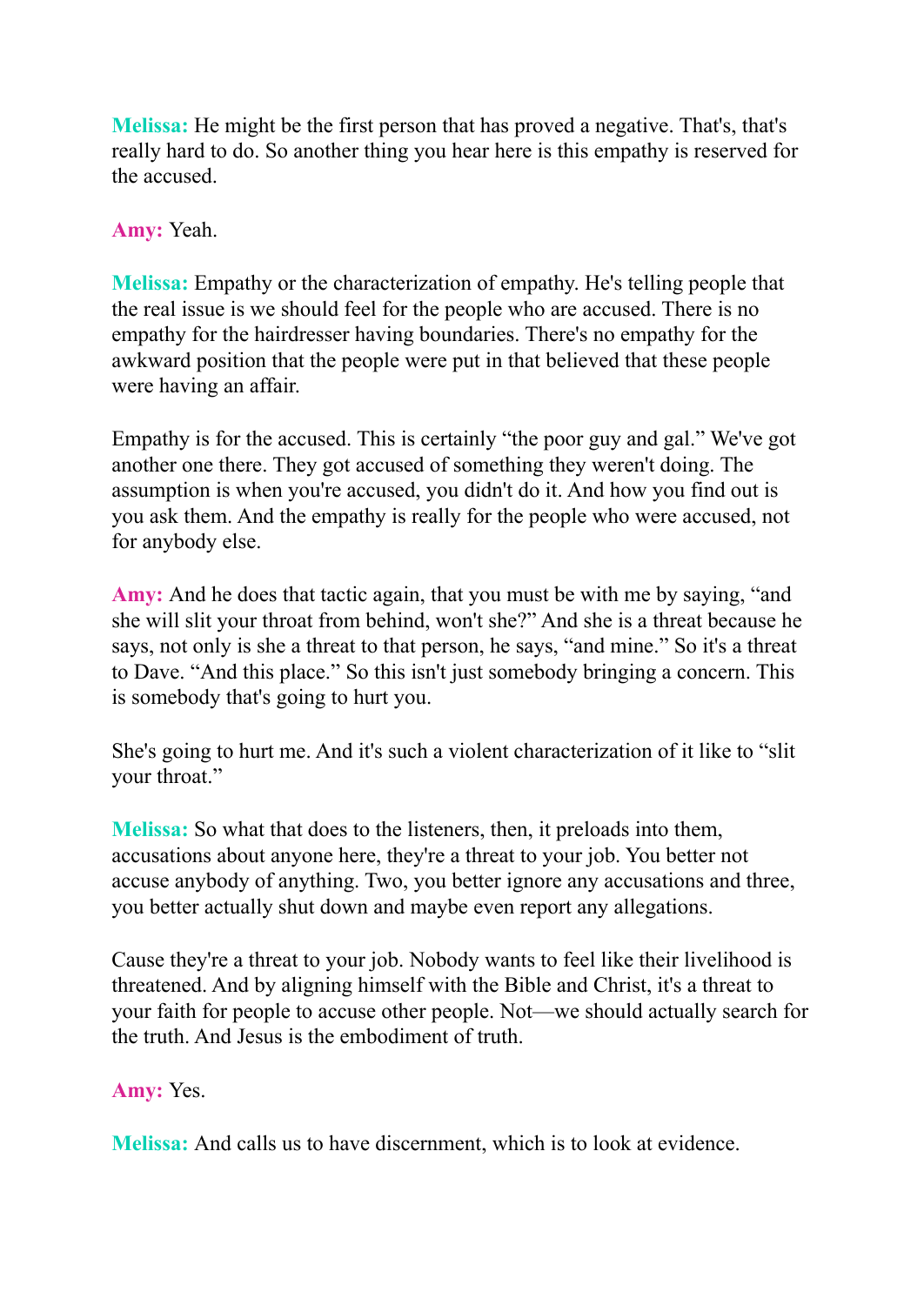And look at what is before us and patterns and compare that to the Word. That's what God calls us to do, not to close our eyes, close our ears, believe everything that comes out of somebody's mouth and accusations are the threat.

**Amy:** I don't think this is a typical thing to be in a meeting and have the leader sort of bring up the idea that people are trying to destroy them.

I would say that would be a red flag. I would press pause and ask the question. Is this true? Are people, why would this be true? Are people really trying to destroy us? What is the real problem here? It sounds like hyperbole to me.

At this point, Dave transitions into three minutes of talking about the origins of the phrase, "I've got your six." I'm not including it in this episode due to time constraints, but I'll link the entire audio in the show notes. In summary, Dave shares that this phrase is a military term, "six" refers to the six o'clock position. In reference to a clock, 12 o'clock would be directly in front of you. Six o'clock is directly behind you. To have someone's six means you're in a position to defend someone.

**Dave:** I got your six, it's a big deal. It's um, it's a problem when people don't have it and don't understand it. See, I'm lucky I grew up in this hillbilly culture, like I'm talking about. And one of the things hillbillies have is this sick level of loyalty. We, by my upbringing, we stand with our friends. We got your six, we stand with our family, we got your six.

We stand with our church and don't run them down. I got your six pastor. We are so prone to this level of loyalty, we carry it to a toxic extreme all the way over into stupid. Like when the family is wrong and completely misbehaving, we still stand with them because we're just stupid. You shouldn't do that at that point, but this is seared into me and into this place from our upbringing. In my upbringing, we don't do Switzerland.

There is no neutral. You're either fer me or you're agin me.

**Amy:** He's told us all about the origins of the, got your six. And now he is rounding it out with a callback to what he said earlier about the person that they fired by saying, "the enemy is not going to come in from behind you and slit your throat."

**Melissa:** Who is the enemy?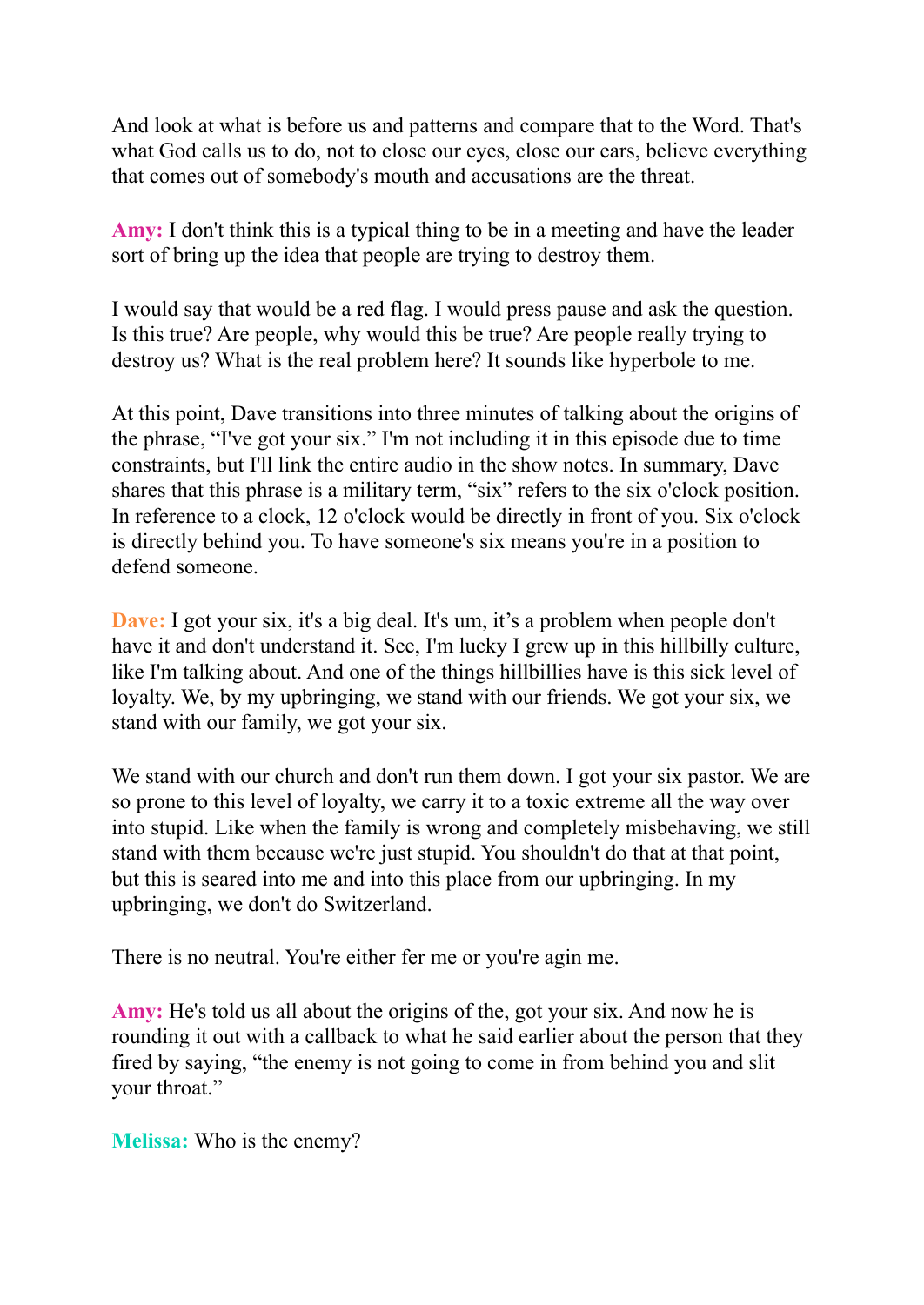The enemy is an accuser. Any type of an accuser is an enemy. And by the way, they're probably wrong. And here's your CEO telling you—loyalty is one of the highest qualities you can have, right? And accusers are bad. Accusers slit the throat.

**Amy:** Did Dave actually grew up a hillbilly?

**Melissa:** My understanding is he grew up in Antioch, which I've lived in Antioch. And that's not really…

**Amy:** Didn't he grow up in sort of like a middle-class family that was like real estate agents?

**Melissa:** That's my understanding.

**Amy:** I'm confused about what he's saying about loyalty though. If I was sitting in that meeting, I think I would hear them, the prevalent theme more than the little aside that he said. So mostly he's saying—loyalty is good. This is what we do. We are, we got your six, we've got it for you, our pastor, we've got it for our church. We got it for our family. We've got it for our friends. And then he says this thing that people think is funny. They're laughing about it, right? Like, "We take it to an extreme," he said, "and you shouldn't."

**Melissa:** That's some leakage right there.

This toxic level. He says: We have this sick level of loyalty. We're prone to this level of loyalty. We carry it to a toxic extreme all the way over into stupid. So he's admitting that he exhibits toxic loyalty. And then telling people that's really good.

**Amy:** "People who are completely misbehaving, we will stand with them because we're just stupid."

**Melissa:** That's some leakage right there. But let's go to our call as believers. Loyalty is not a fruit of the spirit. Blind loyalty, which is what he's describing here is the opposite of discernment.

**Amy:** Yeah.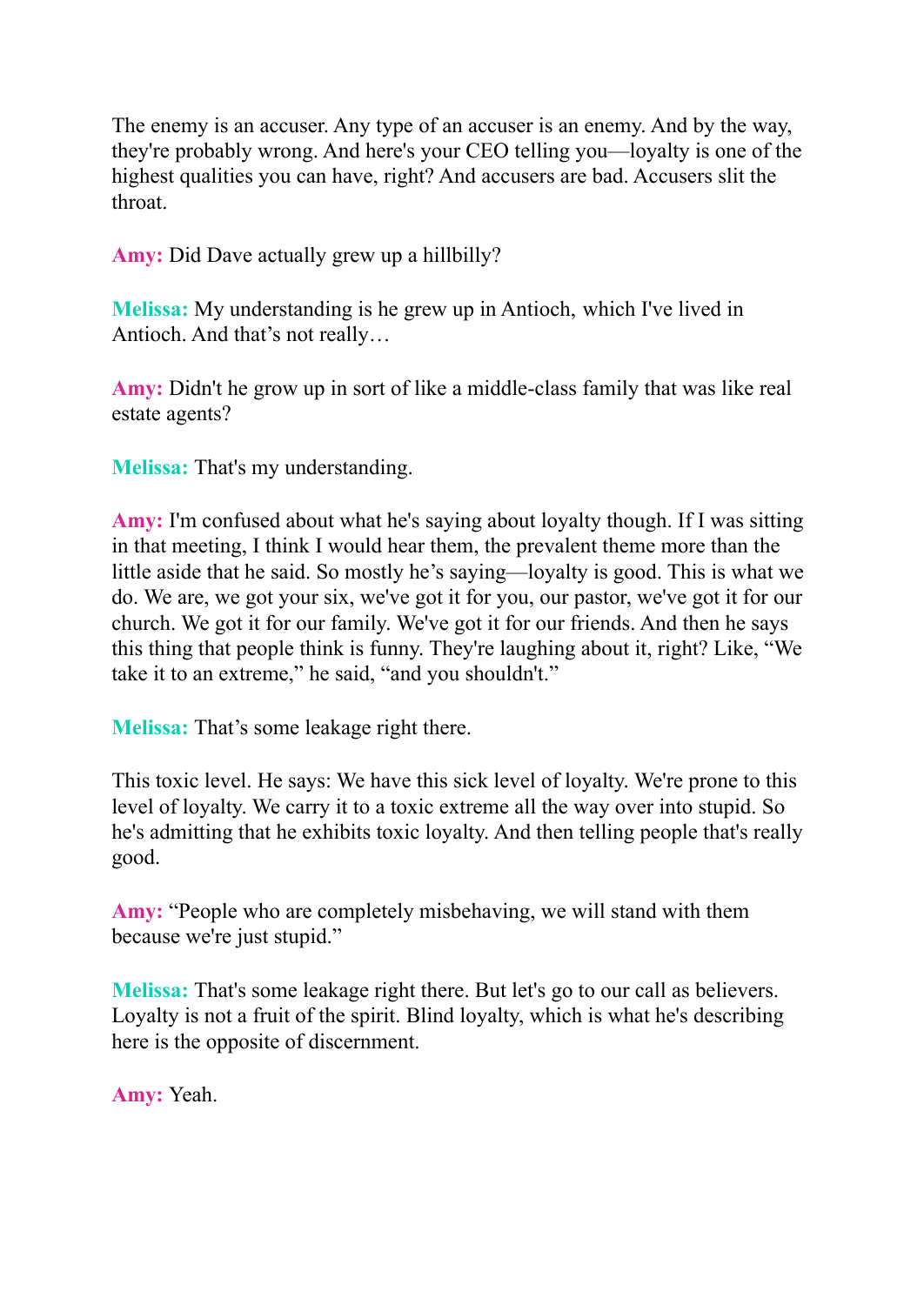**Melissa:** I don't see how anyone should advise that this is how we act in any way, other than the opposite of Christ.

**Amy:** Yeah.

**Dave:** So when pastor Perry Noble was drop-kicked to the curb and fired a few years ago down in his church in South Carolina, huge, booming church. Perry and I known each other for years at that point. The first thing I did, while all of social media was ripping him to shreds: "I knew there was something wrong with that guy. I knew that guy was horrible."

The first thing I did was contact him and say, "Dude, I got your back. I got your six. Until I have information that is different than given to me by a purple egg on Twitter. I got your back." It came out over time through Perry's own mouth to me and to others that he had a drinking problem.

And he was belligerent as crud as a leader. And he really did need to be fired. And he went into rehab and has come out and is doing a lot better these days. But until I know different, I'm not piling on. Cause I don't want people to do that to me.

**Amy:** At this point in the speech, Dave is transitioning into giving some examples of people whose six he has. And the first example he gives us is pastor Perry Noble.

**Melissa:** The first thing I want to do is go to Dave's conclusion, which summarizes his whole point here. And the last thing he says in this anecdote is, "Cause I don't want people to do that to me."

**Amy:** Yeah.

**Melissa:** So the point of this is: Don't believe accusers. Don't accuse anyone, because I don't want people to do that to me.

**Amy:** Yeah.

Perry Noble is a friend of his. Talks about how Perry Noble had been fired from his church.

**Melissa:** And if you go read about the things that Perry Noble admitted to personally at the time he was fired. So at the time Dave was apparently calling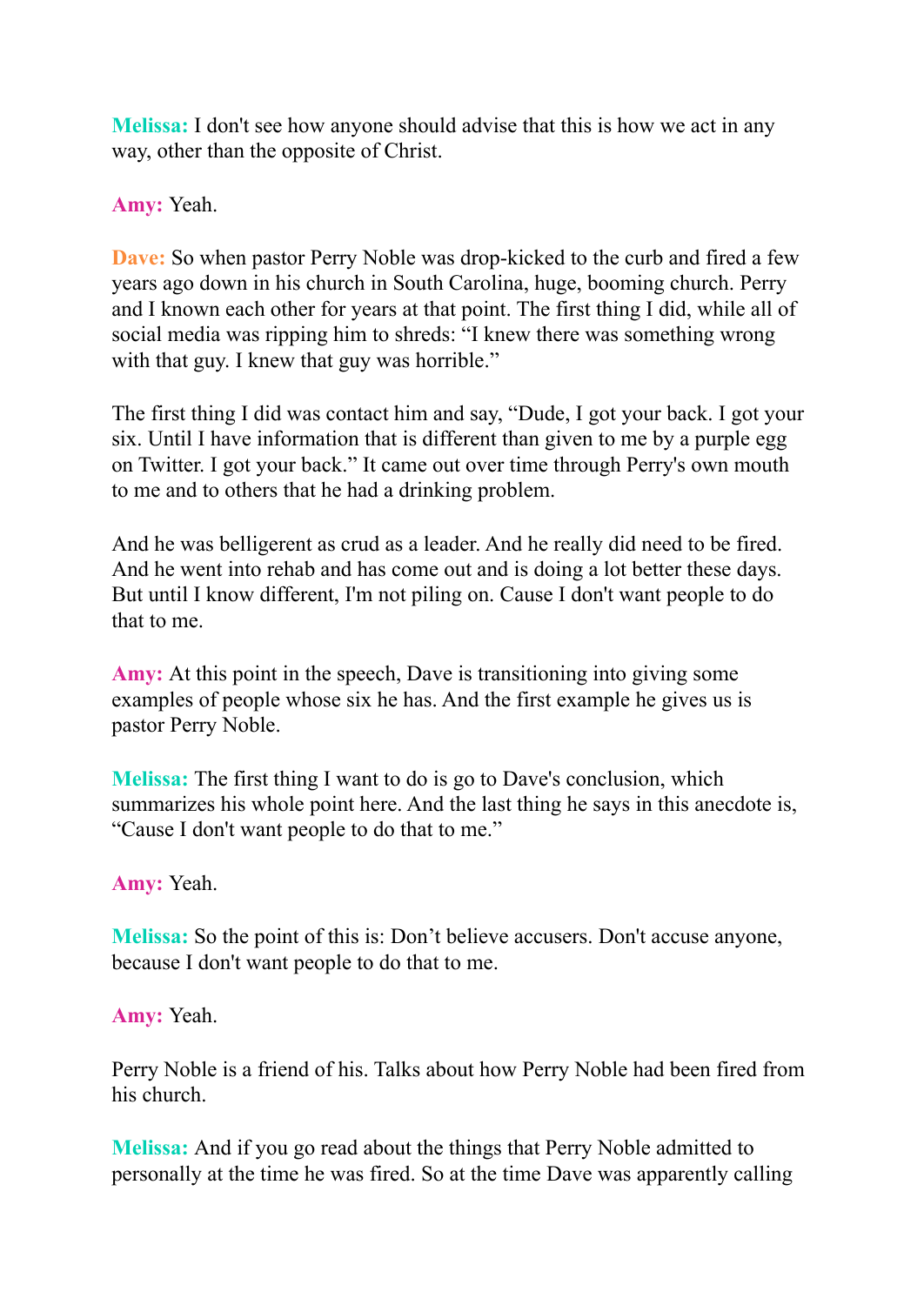him and saying he had his back, it says he has "a compulsive need to have control over relationships."

And that is a huge red flag.

# **Amy:** Yes.

**Melissa:** If you have read anything about domestic abuse, coercive control, The idea that someone has a compulsive need to have control over relationships is a huge red flag. His church said his "posture towards marriage" was a problem. So I look at those two things and put them together and say he was a very unhealthy and unsafe person for his spouse who eventually did take advantage of God's rescue of divorce.

It says that he chose not to address those, that he was abusing alcohol and other behaviors. And he went through rehab and, almost immediately started preaching again, running a consultancy business and all of this in the interim. And I think what you find is that people who recognize their unhealthy behaviors and who are truly repentant, aren't so quick to jump back in to doing the exact same thing. They take some time to contemplate and repair and own their behavior. This is completely inconsistent with someone who has owned their harm and seeks to do differently.

**Amy:** I don't know how Dave first heard that Perry Noble was let go from his church, but I read the reporting on it. I read the statement from the church. They also released a statement from Perry Noble at the same time who says, yeah, he corroborated what they said. "I should be fired." I put that next to how Dave is characterizing this and I wonder, how could both of those things be true?

**Melissa:** That's what we see in other parts of the speech, this either exaggeration or manipulation of the truth in order to meet the ends he has by the speech, or in order to make himself seem to be the good guy.

He's a good guy in this story.

**Amy:** Yeah, he is the hero. He's like, first thing I did was contact him and tell him, dude, I've got your back, I've got your six. And then he says, it came out over time through Perry's own mouth that he had a drinking problem and so on and so forth.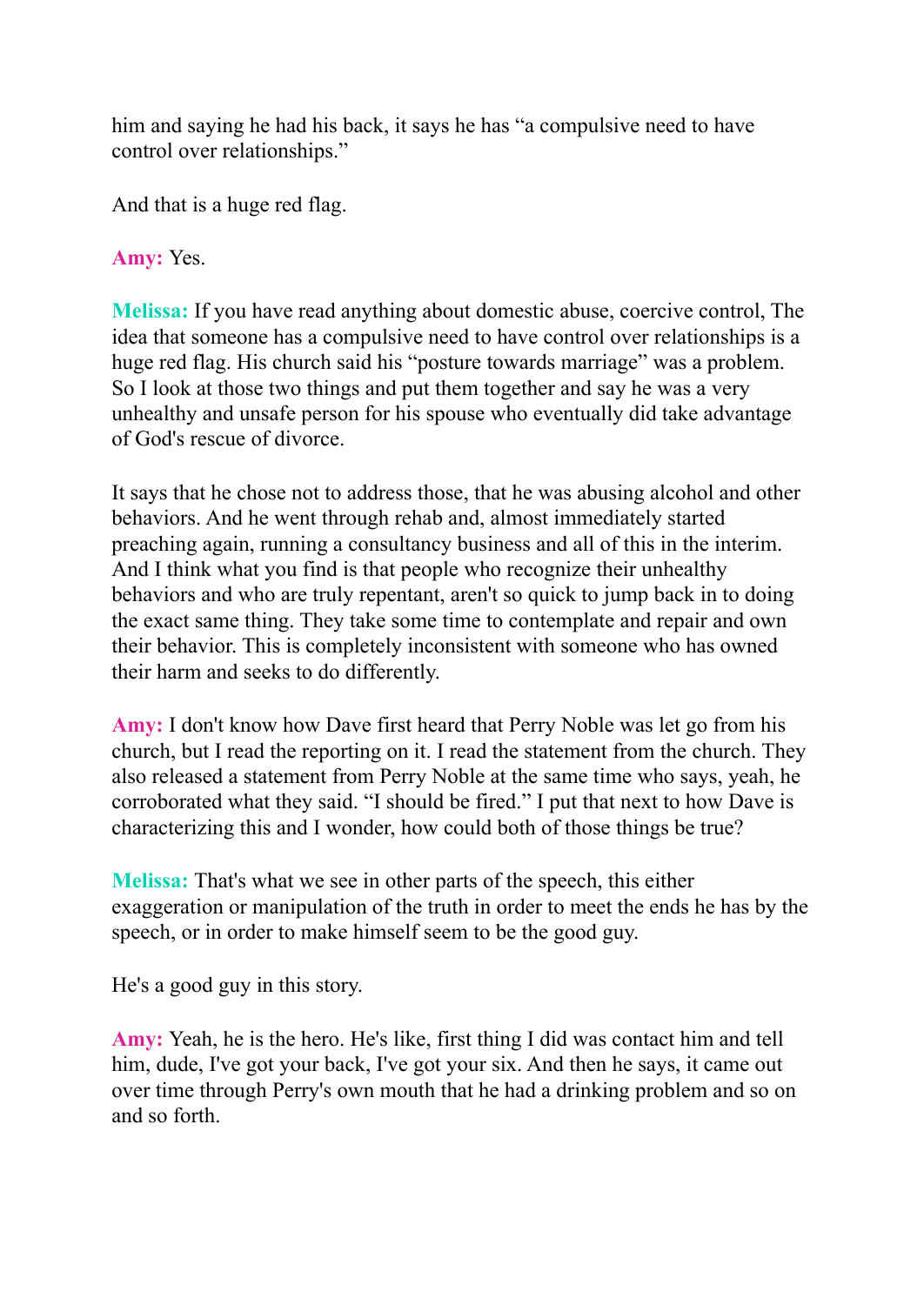**Melissa:** So it sounds to me, like in the other story, until that person looks at Dave and admits the allegations, he is not going to believe them no matter what type of evidence you have, because again…

**Amy:** He's already admitted it with his own mouth, but he, maybe he didn't admit it in that phone call with Dave. Dave could have known the truth if he had looked—the day, if they had looked at that messages from the church and from Perry Noble himself. I just don't understand like how he leaves this impression that it was a while later that came out.

That is absolutely not true.

**Melissa:** This highlights the characterization, that the highest value is loyalty.

**Amy:** It also paints Perry Noble as the victim in this, when you forget that the huge number of people that were hurt by Perry Noble's actions, but Dave represents the problem as "drop-kicked to the curb."

**Melissa:** It's the same theme from the first anecdote, which is empathy is reserved for the accused.

**Amy:** Yeah.

**Melissa:** There's no empathy for the people harmed by Perry's actions, including his wife, which again, that's consistent with my own experience.

**Amy:** I don't understand how he could have assumed a false accusation here when out of Perry's own mouth, immediately says I deserve to be fired.

**Melissa:** It's a lack of wisdom and discernment.

**Amy:** We, now we have several examples of Dave saying that he doesn't really do the minimum level of due diligence before he decides what he should believe.

# **Melissa:** Yeah.

The assumption is the accusation is false and I am going to have loyalty, even in spite of overwhelming evidence, even evidence from your own mouth at the time.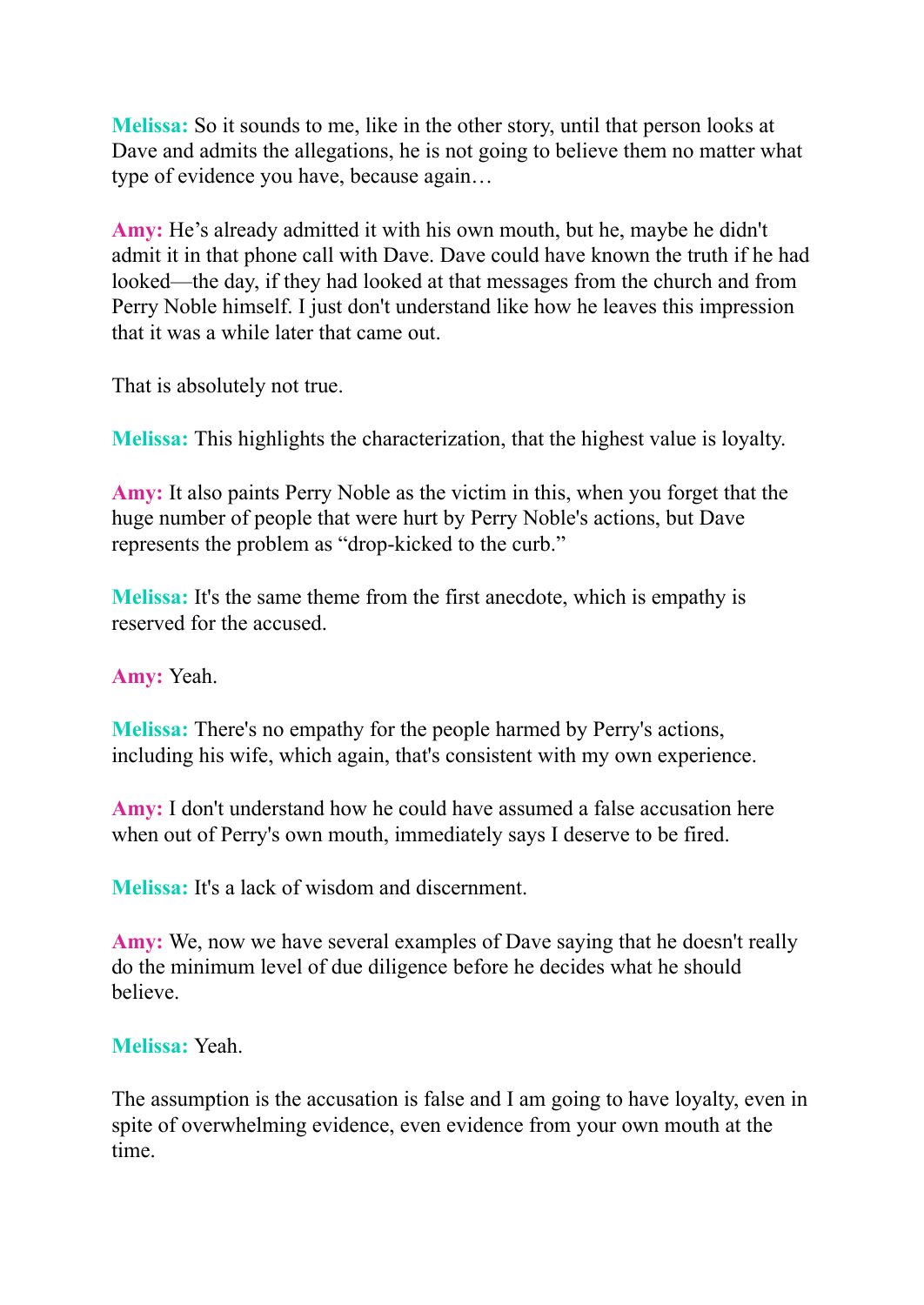**Amy:** And why does Perry Noble need somebody to have his six, to have his back? For what reason?

**Melissa:** The conclusion is at the very end, the leakage, "Cause I don't want people to do that to me."

**Amy:** Yeah.

**Melissa:** And if he has Perry Noble's back, or he has these other influential, powerful, wealthy, connected people's back then they're going to have his back.

**Amy:** Now there's a bit of bolstering happening in this as well. All of the once again, positive words we have, "huge booming church." The assumption is that Perry must've been doing something right cause he has a huge booming church. Dave refers to himself as the hero again: "First thing I did was contact him."

And then we hear him saying again, that Perry Noble is doing a lot better these days. When I do want to point out when he went back in to start a church, again, his initial church that had fired him, made a statement that said, we do not believe that he is ready to be back in ministry.

**Melissa:** And I think they in fact said he is disqualified from ministry.

**Amy:** I think they did as well. And I'll put links to that in the show notes. The next story Dave tells is about Mark Driscoll.

**Dave:** There was a guy named Mark Driscoll. Had a huge church up in Seattle. Mark's daddy was a longshoreman. Mark had a mouth on him. Rough and tumble, in your face. Said stuff he shouldn't say. Did things you shouldn't do, but didn't really do anything wrong except just melt a whole bunch of little liberal snowflakes, right there in Seattle. They couldn't take it. And so he became under attack from his own staff members. And then there was this social media pile on and vicious people going after him. Some of the same ones that had been going after me at the same period of time, because they want to knock him off because he's evangelical.

And he was a bold male white voice, which you are not allowed to be in our culture according to those people anymore. I called him, it was four o'clock in the afternoon. I got him on the phone. I said, "Hey dude, I'm sorry, man. I know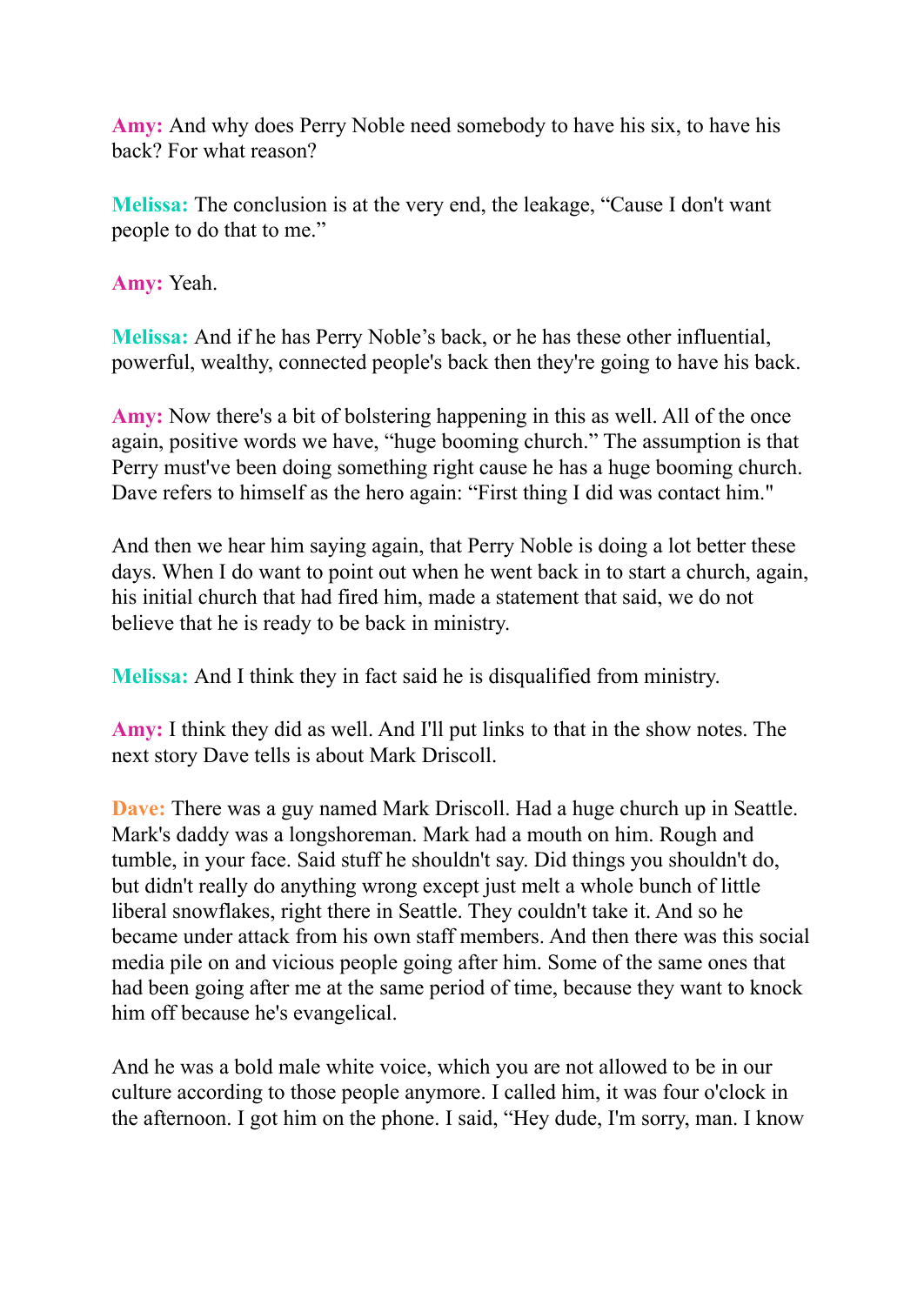it all hell's breaking loose over there." Cause it was all over the media. New York times picked it up.

Everybody picked it up. The lynch mob finally got him. And I said, "Hey, I'm going to, when I get done with the event, I'm going to have some time. If you want to get together and just sit and talk to somebody, a friendly voice for a change. He goes, "I can't, I have to get my family out of the city. There are liberals standing in my front lawn, throwing rocks at my house, breaking my windows. I have to get my family out of here. I'm scared." These people had gone nuts.

Now Mark, as it unfolded later, had not done anything immoral, but he was an over the top, brash crazy leader. Said a bunch of things, wrote a bunch of things that are over the line. All of that eventually caught up to him, but he did nothing to justify biblically elders firing him.

I got his six—really unpopular to take the back of someone like that.

**Amy:** There's so much in this Mark Driscoll one.

**Melissa:** If you've read any more, listened to any more, about what actually happened at Mars Hill, you would hear this description and go, "Wow, that sounds all sorts of wrong."

**Amy:** I'm going to put some links in the show notes because there's lots of documentation out there for what was happening at the time and who was speaking up and who the actual accusers were in this case.

**Melissa:** The theme you see throughout this anecdote is he aligns Mark with him and aligns Mark with conservatism. Dave knows that his audience of his employees for this speech are vastly more likely to be conservative. So multiple times in here, he aligns Mark with him by saying, "his daddy was a longshoreman." "He had a mouth," which is hearkens back to Dave's characterization of himself as a hillbilly.

And then he basically creates a very black and white scenario. If you've studied psychological health, black and white things like this are really unhealthy. Life is full of nuance, but he basically splits this into: Mark and me, and conservatives versus everybody against him was a liberal. So he knows that would resonate with his audience.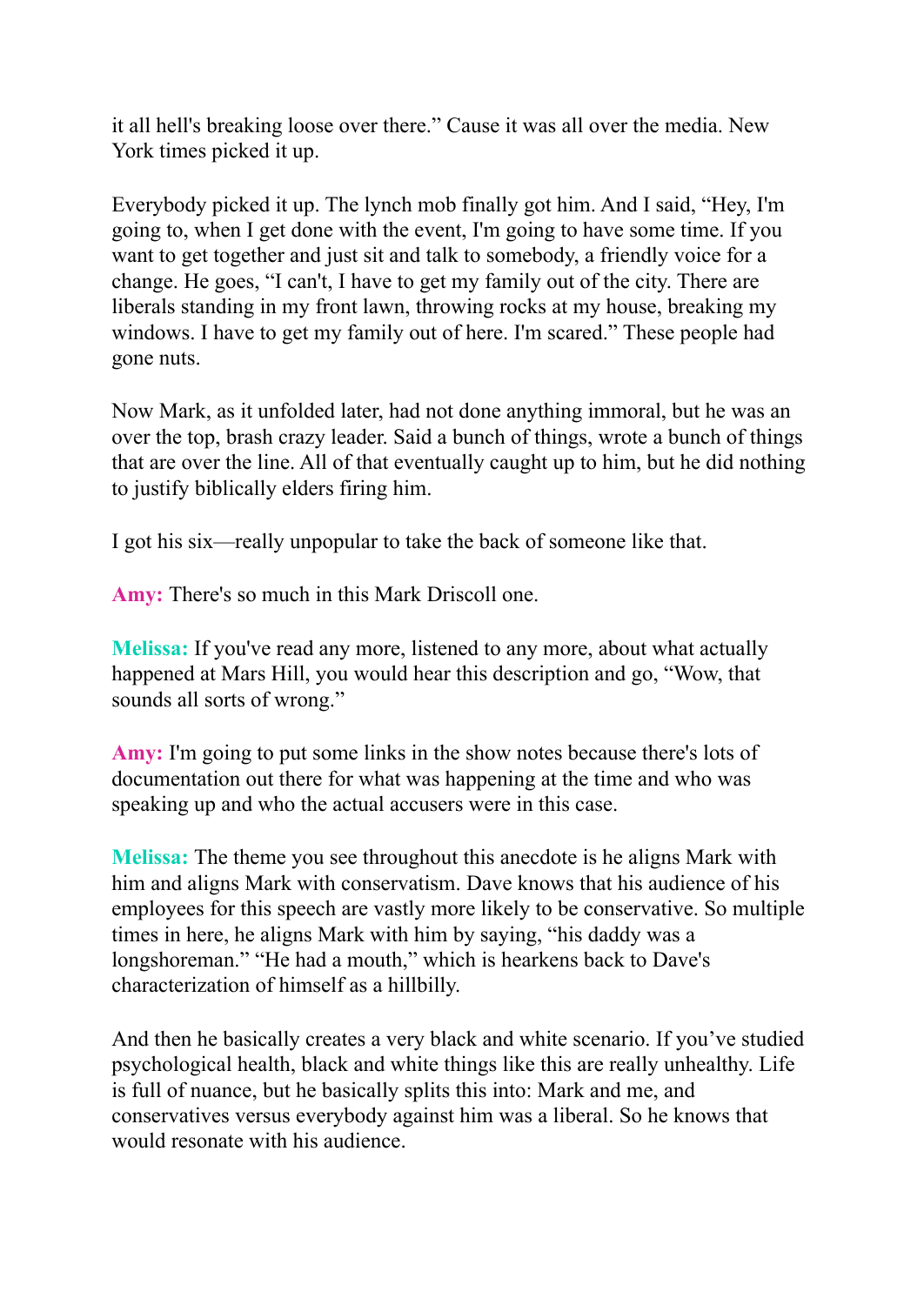The liberals are after us! So he says it multiple times. He didn't do anything wrong except melt liberal snowflakes. And then he said, because he's an evangelical, the New York Times was against him. The lynch mob was against him. There's liberals standing on my front lawn, throwing rocks at my house. So he very much creates this black and white, "Hey, I would expect you audience, employees are with me and Mark on this because we're with the evangelical conservatives and we're against all these liberals that are the accusers here."

**Amy:** He makes it into a package deal. He's sending this message that says: "Conservative people like you guys here, you understand this. You can relate to this guy because you know how terrible these liberals are," as if defending somebody like Mark is part of being a conservative, when in reality, that makes absolutely no sense.

**Melissa:** And that totally mis-characterizes what happened. He slips in there: he came under attack from his own staff members.

So if these people were staff members at his church, do you think they were the liberals?

**Amy:** No. No.

**Melissa:** What they realized is that Mark was engaging in deceptive things, bullying, and you can read more about it and listen to the Rise and Fall of Mars Hill. This was not a conservative versus liberal scenario at all.

**Amy:** Were there liberals that didn't like Mark Driscoll? Absolutely. But that's not what cost him his job.

**Melissa:** Mark himself costs him his job.

**Amy:** He cost him his job and it was his elder team that held him accountable. Which I would say, if you go and look, these are a bunch of white male conservatives.

**Melissa:** And it wasn't because Mark was a bold male, white voice. Where are you going to find one of those?

**Amy:** It's real hard.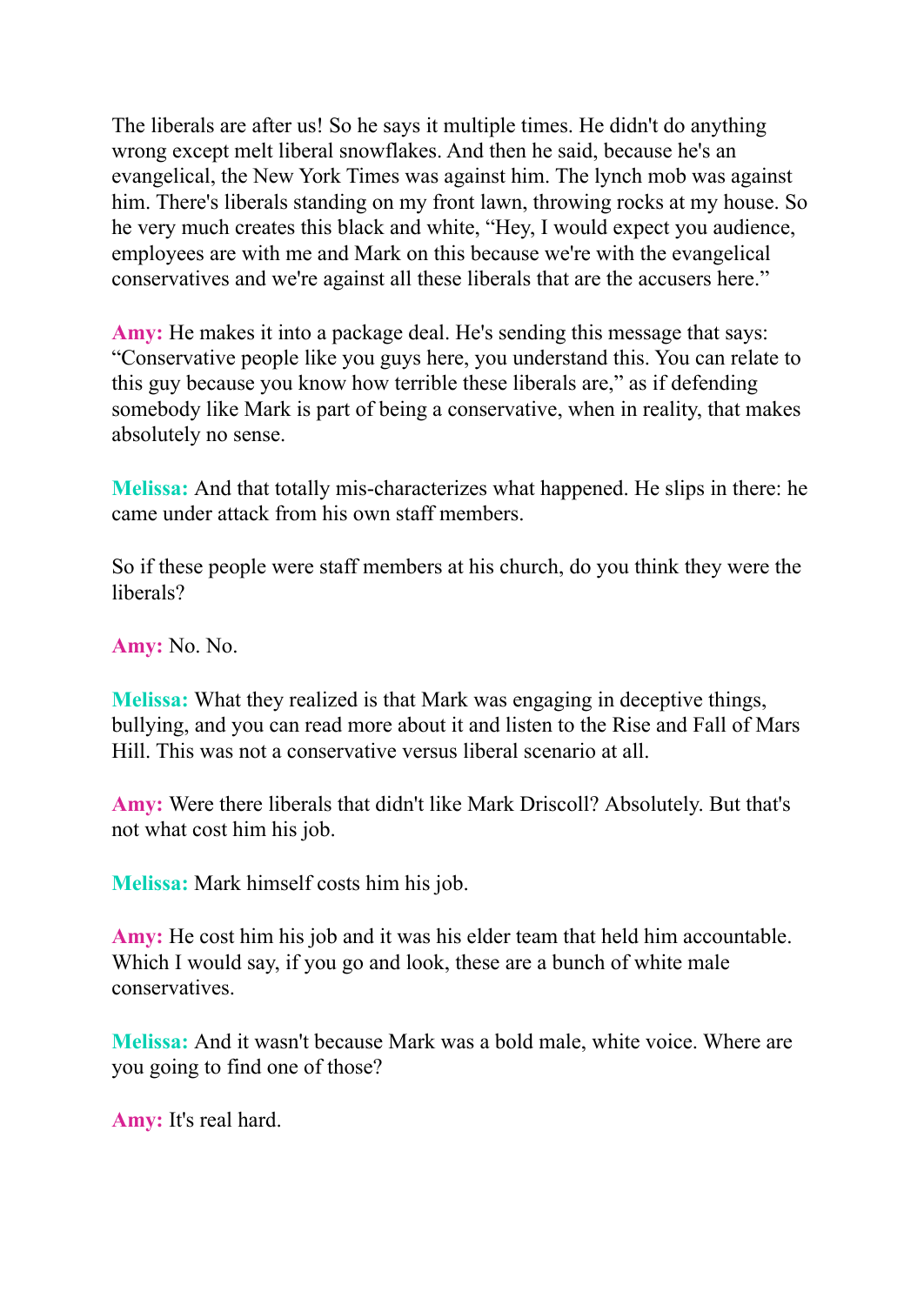**Melissa:** But also, if you've read any updates on Mark. Mark is engaging in the same behavior at his current church. It's very controlling and bullying and to block family members of his children's spouses and bar people from campus and to call out people, any accusers….

**Amy:** Surveillance on people.

**Melissa:** Surveillance on people. He's clearly engaging in a lot of these same behaviors now.

**Amy:** Yeah. This meeting was in May of 2019, but what we knew, what the world knew or anybody that had paid any attention to Mark Driscoll would know some facts about Mark Driscoll. And particularly if you're going to defend him and say he didn't do anything that deserved to be fired over, you should probably know what the facts were.

Either Dave had not looked at the facts or he just chose to not mention that.

**Melissa:** Right. And so if you look at here, Dave says multiple times, "He really didn't do anything wrong" except liberals. "He had not done anything immoral." So let's talk about that. Let's talk about—what is your definition of morality? It seems here that Dave has a category for what is immorality and a category for wrong, but not immoral?

**Amy:** He said, he said things he shouldn't have said, and he did things he shouldn't have done.

**Melissa:** And he wrote a bunch of things that are over the line. If your morality allows for all of those things….

**Amy:** But I also want to point out that he also does this distancing, that it says that it came out later. He's still doubling down on defending him by saying, "But he did nothing to justify biblically elders firing him."

Here is a non-exhaustive list of things that were public knowledge about Driscoll at the time that Dave was leading this meeting: issues with plagiarism, the Acts 29 church planting network asked him to resign, and they cited ungodly and disqualifying behavior. His elders said he was guilty of arrogance, a quick temper and harsh speech, and that he led the staff and elders in a domineering manner.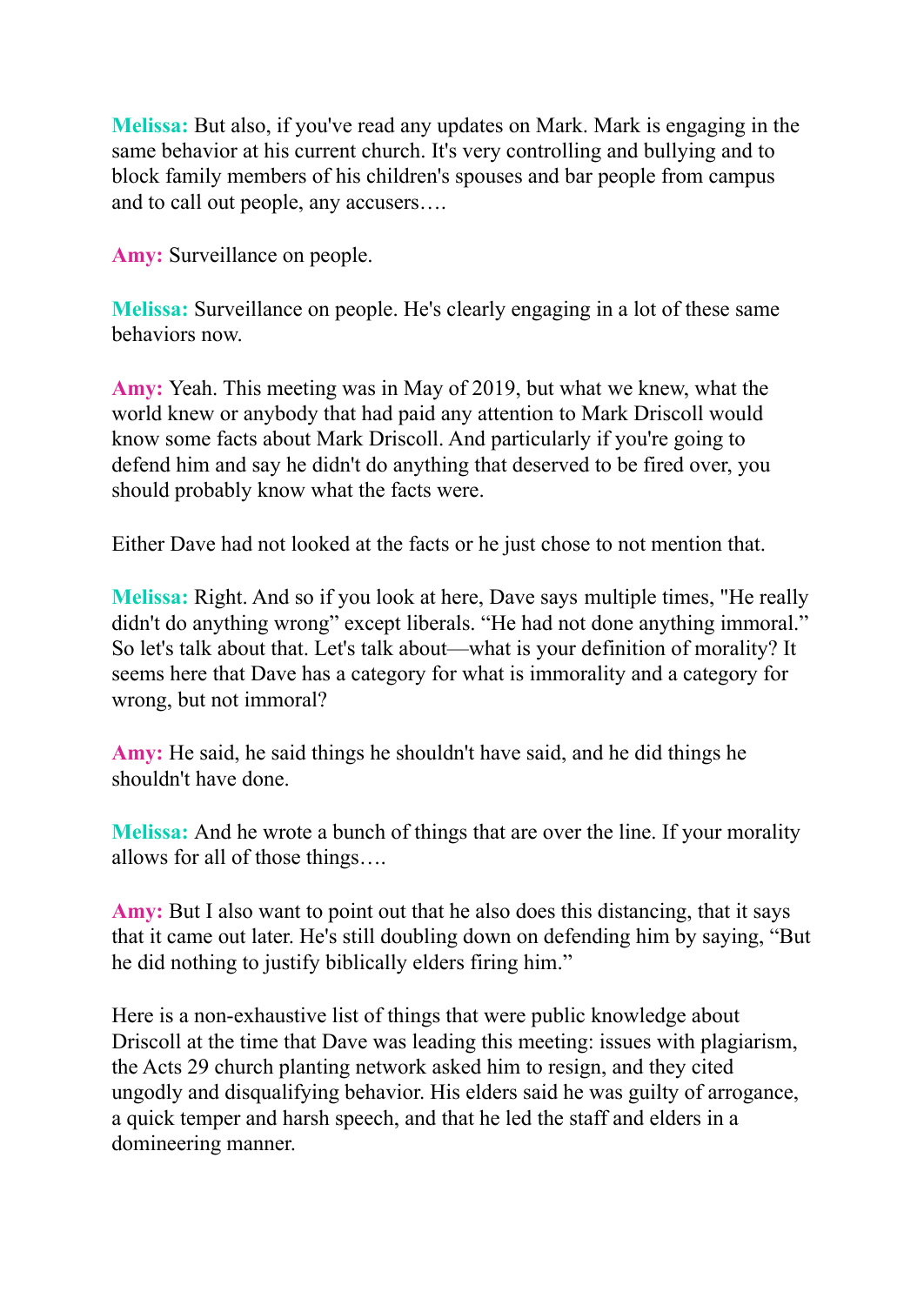He used church funds to partner with ResultSource, the company that partners with authors and publishers. They use that money then to buy up books and ensure that the books make their way onto the bestseller list. Also asserted that Mark had threatened to tear down a former elder's church plant. And they also said there were credible reports of inappropriate, sexually oriented comments that Driscoll made about other men's wives.

**Melissa:** What we're seeing come through as a theme is basically the number one thing that Dave thinks can get you fired is sleeping with someone who's not your spouse. I think he's saying here in a coded way is Mark didn't have an affair, an affair based in intercourse.

**Amy:** Well, Mark hasn't told him that he's had intercourse with somebody that wasn't his wife.

**Melissa:** Right. Even though he'd done all these things that were wrong, and that Dave admits are wrong, he didn't deserve to be fired. It just creates this really strange categorization of sin.

**Amy:** Yeah.

**Melissa:** Cause the reality is we are all sinners. We all do things that are wrong, which I would say is the same as not moral. And a realization that we are and an ownership of the fact that we commit sin and have to look at that and examine ourselves every day is part of who we are as believers.

So to create some false dichotomy that this isn't immoral, even though it's wrong, we can go back and forth about what should and shouldn't get you fired.

**Amy:** Right.

**Melissa:** It's really inconsistent with the Word.

**Amy:** If you think about the people that are sitting in that room, I don't know how many of them even know who Mark Driscoll is.

Because he really hasn't been on the scene for awhile during this meeting. I'm going to guess many of them don't know who Mark Driscoll is. Many of them don't know who Perry Noble is. Those people that are listening are just going to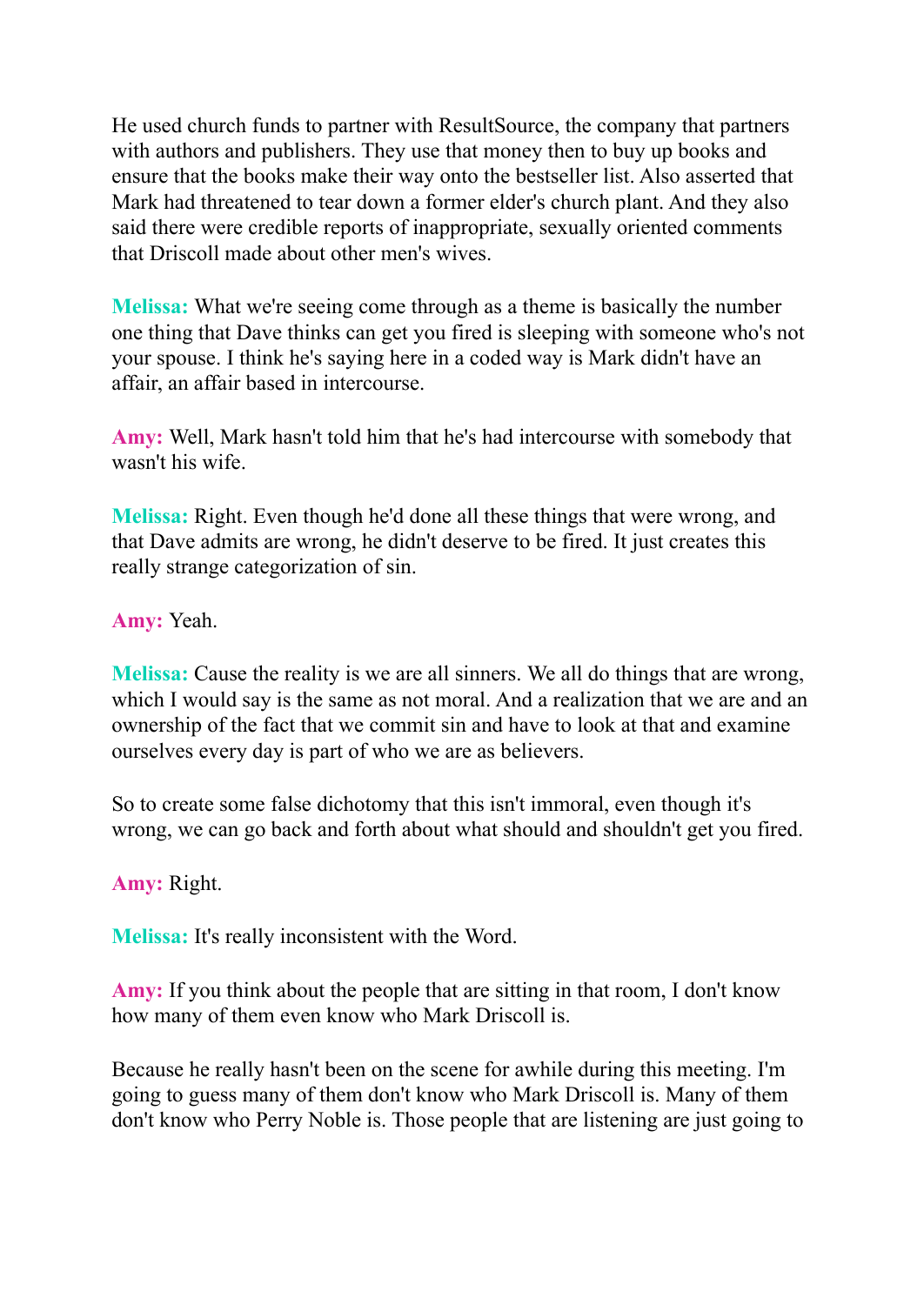take Dave's word for it. They don't realize that there is a lot more to what he said and what he has not said that does not make sense

**Melissa:** And what he knew or should have known that he is completely mis-characterizing here.

And again, we've got, the accusers are bad, whether they're liberals, whether they're his own staff members who clearly probably were not liberals. The accusers are wrong and the empathy is reserved for the accused.

**Amy:** Again, we are attacking the people that are saying anything negative about Mark and that is calling them liberal snowflakes, referring to this as a social media pile on, vicious people who want to knock him down, using the term lynch mob, which is completely inappropriate.

**Melissa:** When you're using lynch mob and saying he's a bold male, white voice. There is some racial undertones here that are really disturbing.

**Amy:** Yeah and then talking about them as liberals, people who had gone nuts, talked about liberals on his frontline, throwing rocks at his house, breaking his windows. Now we did see that there were police reports from Driscoll who had called and said that people had thrown rocks into his backyard while they were there camping.

**Melissa:** And he didn't even say "people" like he doesn't know whoever was behind a fence and he was camping in a tent with one of his kids. And some rocks ended up on his back lawn.

**Amy:** That was alleged by Mark Driscoll.

**Melissa:** And he also called the police when a reporter had come to his door, but both of those events were well before when he was fired.

**Amy:** Yes.

**Melissa:** It doesn't seem like Mark had a problem calling the police.

**Amy:** And we didn't see any evidence of a police report that they were liberals outside his house, throwing bricks at his house or breaking his windows. I mean, if that's out there, I would be glad to put that in the show notes, but we did not see any evidence. It appears that this is additional hyperbole that's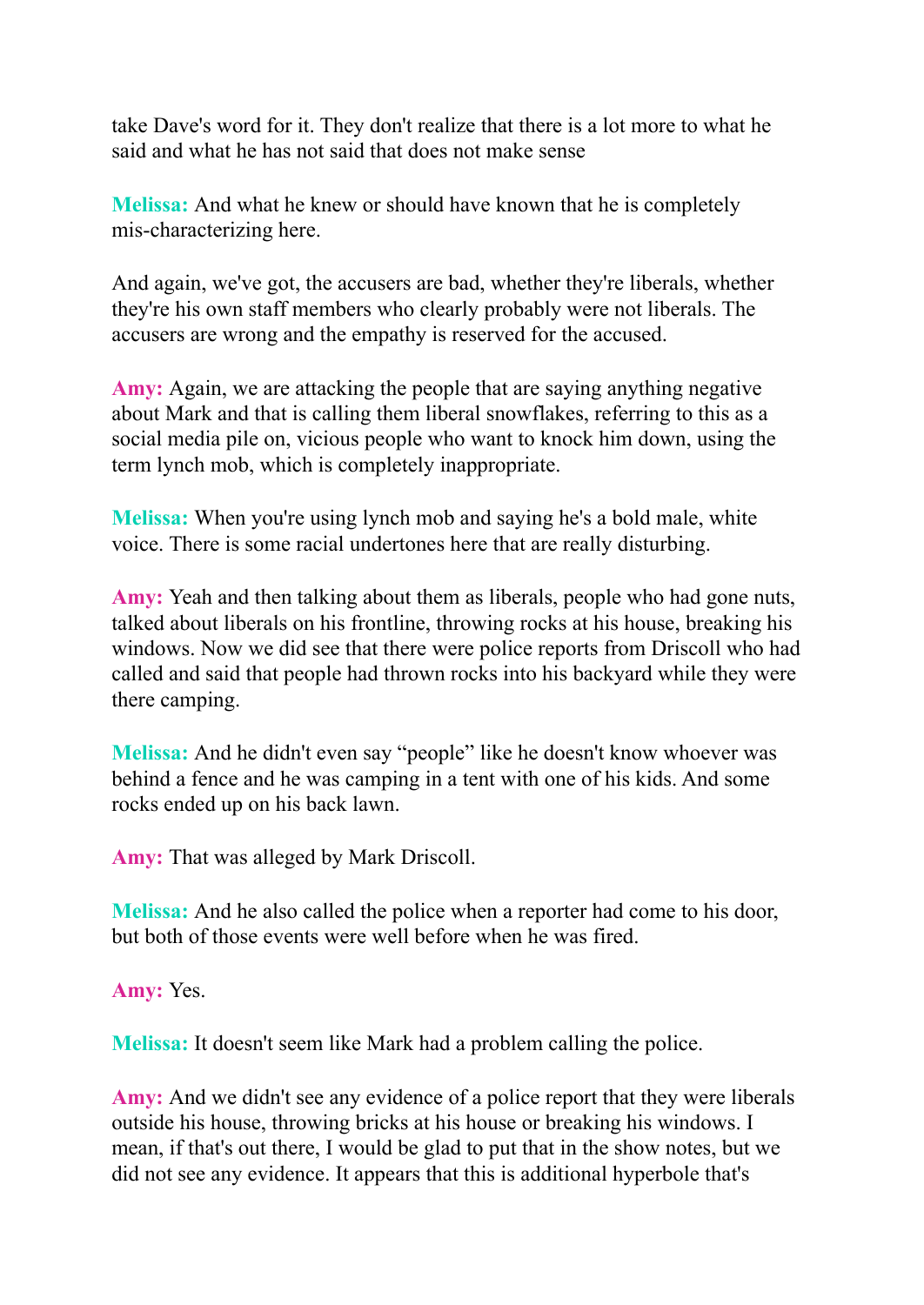happening. Whether Mark said this to Dave and it was hyperbole or Dave is just using this as a way to illustrate as part of his story.

**Melissa:** What we see consistently in a lot of these stories is lots of exaggeration. If we are to be people of the truth, the truth is the truth and you don't have to embellish it.

So the fact that a 50-something year old CEO, that claims the name of Christ is engaging in repetitive exaggeration with influence over the approximately a thousand people he's speaking to, that's really disturbing.

**Amy:** And the other thing here, if you're paying attention, Dave was wrong about Perry Noble and he was wrong about Mark Driscoll.

He says, in both cases, like he initially comes to their defense. He has their six. And he tells you later that he found out more information.

**Melissa:** So we're two for two here, on Dave having really terrible discernment and not in a good way. We're called to have discernment. It's not like, "Oh, I had bad discernment but man, I was loyal and that's what God…." No, that's not what God would have us do.

**Amy:** And Dave's loyalty has been to people that have hurt people. We're seeing a theme here. These people are friends of Dave's. They're people he can relate to.

**Melissa:** He has their back.

**Amy:** Yeah.

**Melissa:** And he's expecting. I think we'll hear that later. He's expecting the reciprocation that they will have his back and that's who he's loyal to.

**Dave:** Bill Hybels was on this stage being interviewed. A month and a half after he was here, all "me too" hell breaks loose. Apparently he had a glass of wine with one lady 16 years ago, 15 years ago, kissed a lady, 14 years ago, had a lady come to his hotel room, make suggestions, but nothing physical happened. And his former co-pastor, uh, Ortberg's wife and a couple of others were on the war path to get Bill Hybels.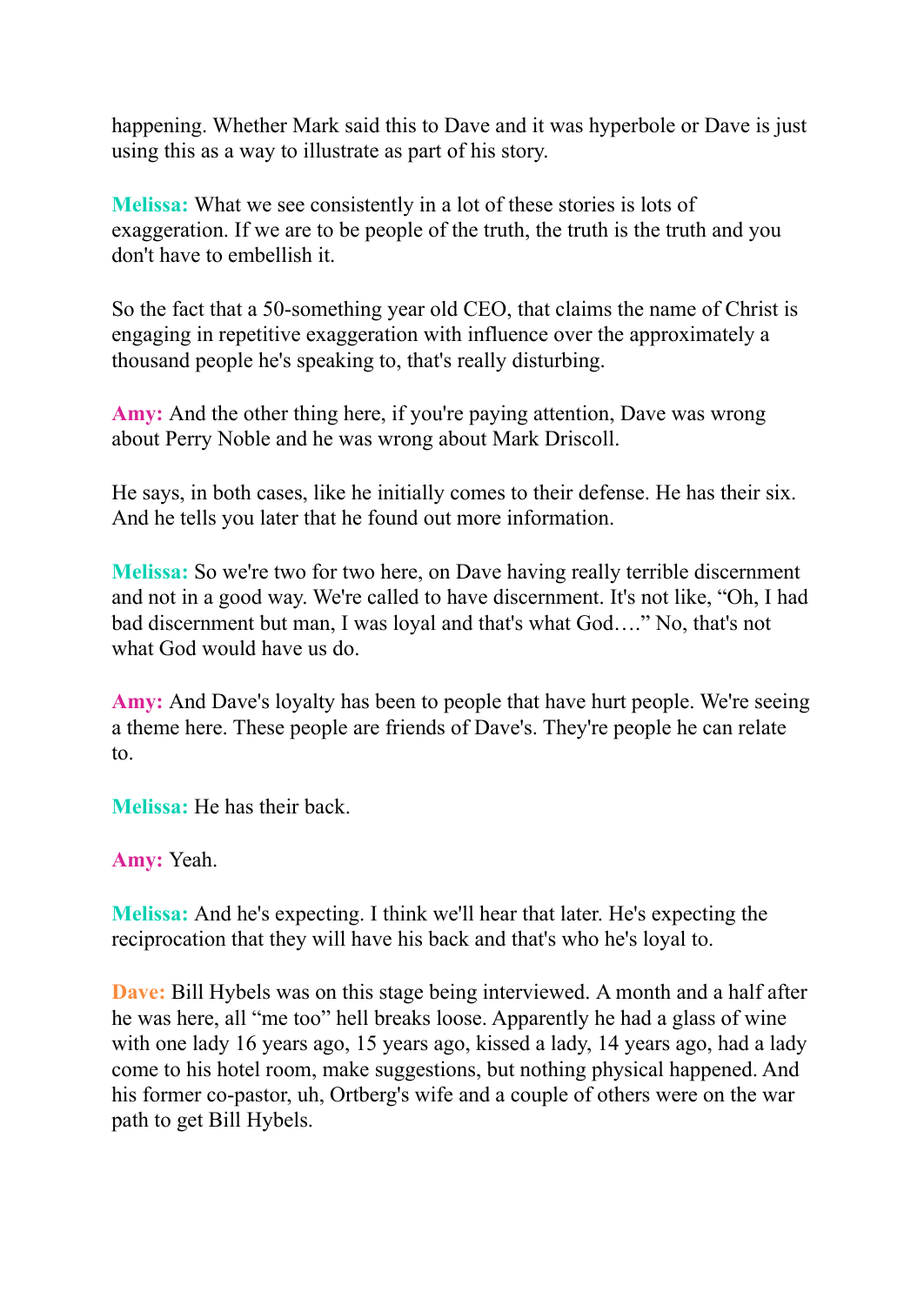They went to the elders at Willow. Willow did an investigation. The quality of the investigation did not suit the people outside the organization. And so they did what all good Christians do. They turned their files over to the Chicago Tribune. And so all hell breaks loose in Bill's life. Bill was scheduled to speak at Entre Summit this year. I called him. I said, "Dude, I got your six."

"You want to cancel me?"

I said, "May have to, if all this comes out to be true, brother, but if it's not true and it's just people after you because of the spiritual warfare for the cause of Christ. I got your six."

As we got further down into it, it appears there was a bunch of misbehavior, no actual full sexual affairs, but a bunch of misbehavior that a leader shouldn't have done.

And most of all, he was not really repentant. And so I can't cover his back at that point and be consistent with me following scripture. I can love him as a guy who fell because we all have the capability of doing that. And I do, but he didn't speak at Summit this year. Obviously you see the difference?

**Amy:** This is the third example that Dave shares of a friend of his whose back he has, whose six he has. Here he shares his version of what happened with Bill Hybels.

**Melissa:** And I think you've got to emphasize "his" version because this is completely disconnected with the truth of what came out of an independent assessment by evangelical leaders in 2018.

**Amy:** And that was before this meeting happened.

**Melissa:** This was a year before this meeting. His characterization here, I find to be with very low connection to the truth.

**Amy:** One of the first things that jumps out to me is his referring to "me too" hell. The "me too hell breaks loose."

**Melissa:** He creates a black and white scenario where he and his friend, and presumably I expect that you, the audience also, we are on one side. And the accusers are "me too," people on the war path, the media. And I would expect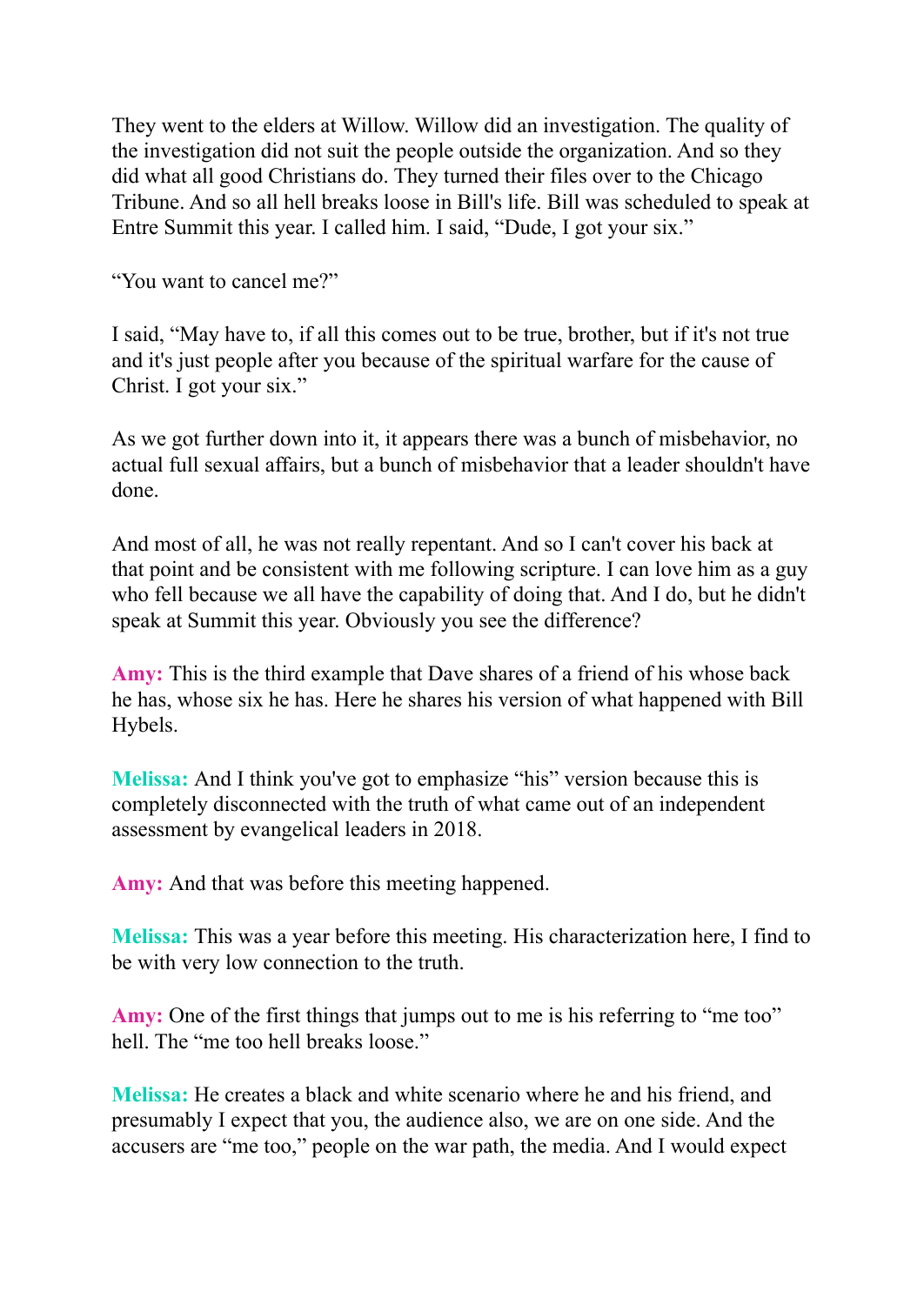that you're on the side with me and my friend here, who we should have empathy for.

**Amy:** I can't even imagine though women sitting in there and hearing him characterize "me too" as "hell breaking loose" in a way that makes it seem like it was a bad thing that people, women, were speaking up about how they had been abused and…

**Melissa:** sexually harassed

**Amy:** criminal things,

**Melissa:** including, you know, Weinstein. And I mean, these were women who were raped, who were date raped, who were given drugs and raped.

**Amy:** These are women regaining their voices to say, "This happened to me," and it resulted in justice being brought, Dave calls that "all hell breaking loose."

**Melissa:** So the idea that Dave considers that a very bad thing,

**Amy:** Yeah, that's a threat.

**Melissa:** That women have a voice and that women tell the truth about sexual harassment or sexual assault. If telling the truth about harassment and assault is wrong, that means he wants it to be covered up.

**Amy:** I also see some minimizing happening here. He says, 14 years ago, or 16 years ago, 15 years ago, nothing physical happened, he says.

**Melissa:** And the reality is what we have here, even, even if you bent over backwards to give Dave's characterization of this, the benefit of the doubt.

**Amy:** Yeah.

**Melissa:** Which again, I find it very 10% connected to the truth of what has come out. What you see here is a pattern. You have a pastor of a very large influential church, friends with Dave, who has a pattern of sexual mistreatment of women. Even at that baseline, what he's doing here is characterizing the accusers as bad. And the speaking up as bad.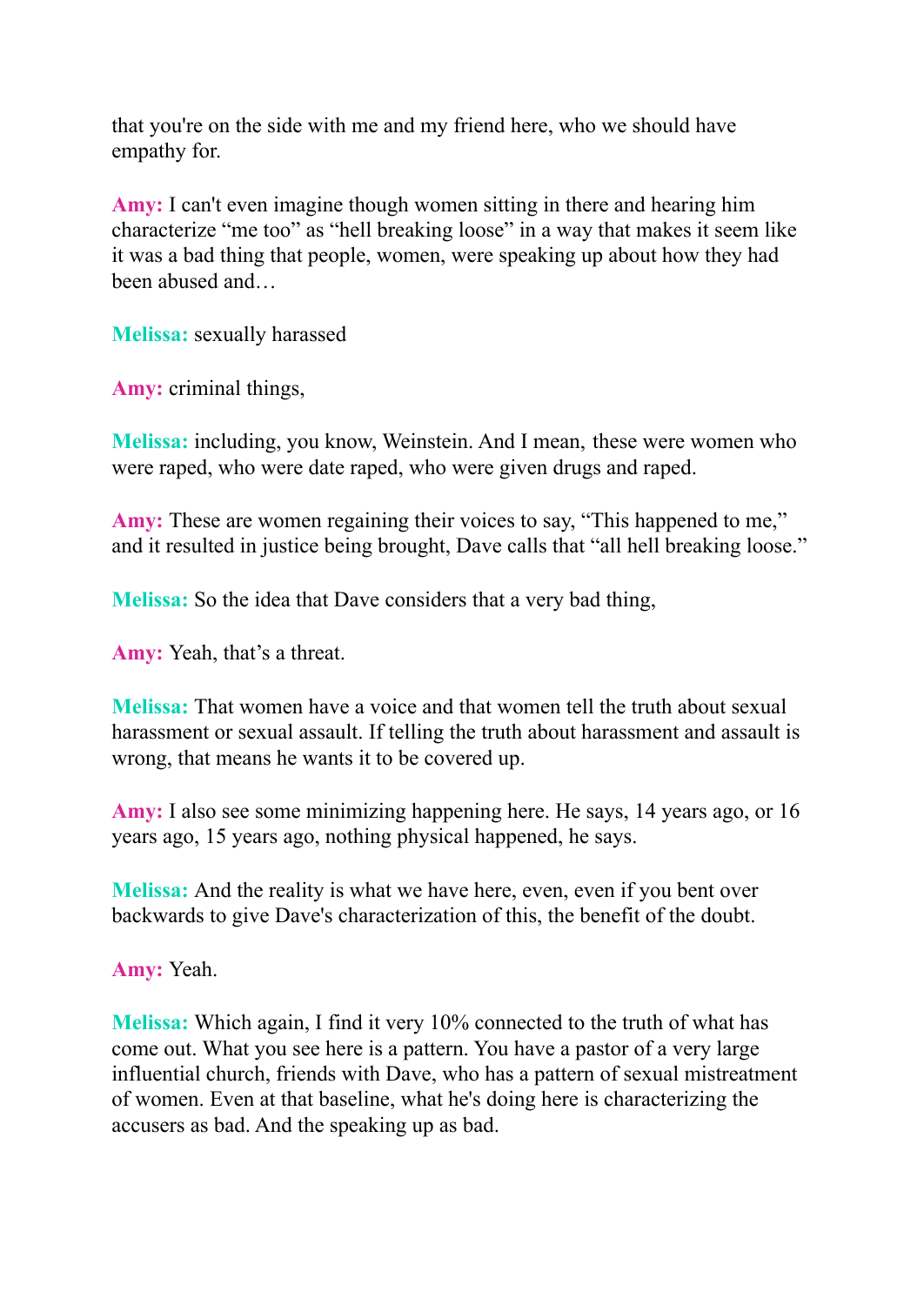**Amy:** Even at the end, Dave says he found out more information later, but it says it was just a bunch of misbehavior, no actual full sexual affairs—that is minimizing what happened again.

**Melissa:** Right. This was a pastor of a large influential mega church. And you're saying the fact that he sexually harassed women in a pattern of behavior, the fact that he engaged in accused sexual assault, I guess Dave's "full sexual affair" is if you have intercourse. Now there was an accusation there, that someone then retracted, which I think we've seen in a lot of cases that for someone to speak up and then retract often can be because they are afraid or they have been bullied.

Um, so that's not to say that whether that was true or not true, but note here that Dave draws a line between intercourse sexual affairs and even sexual affairs that are not intercourse. Because there were accusations here of forced oral sex.

**Amy:** That's rape.

**Melissa:** Yeah. And, you know, cupping breasts. And again, that's sexual assault, if that is unwanted touching.

**Amy:** But what does Dave say the biggest problem here is?

**Melissa:** He characterized the biggest problem as the accusers, who you see him say, "they were on the warpath, "me too hell." He's mocking here by saying "the quality of the investigation did not suit the people outside the organization." These were women within the organization, very well-respected women. That's a false statement right there. And in fact, by 2018 an independent, Christian evangelical assessment by Christian leaders had said that they found specifically that these were not lies and that they did not believe these women were colluding in order to make these statements. So that was known by here.

He's saying the real problem is that they spoke up and that they went to the media. He's equating speaking up and going to the media or probably things like this podcast as—that's the real problem. Not the fact that this highly influential Christian leader of a large church had been sexually harassing and assaulting women for many years.

And the reality is these women tried to get the church to listen, and they were characterized as bitter, as liars, as false accusers. It was after multiple repeated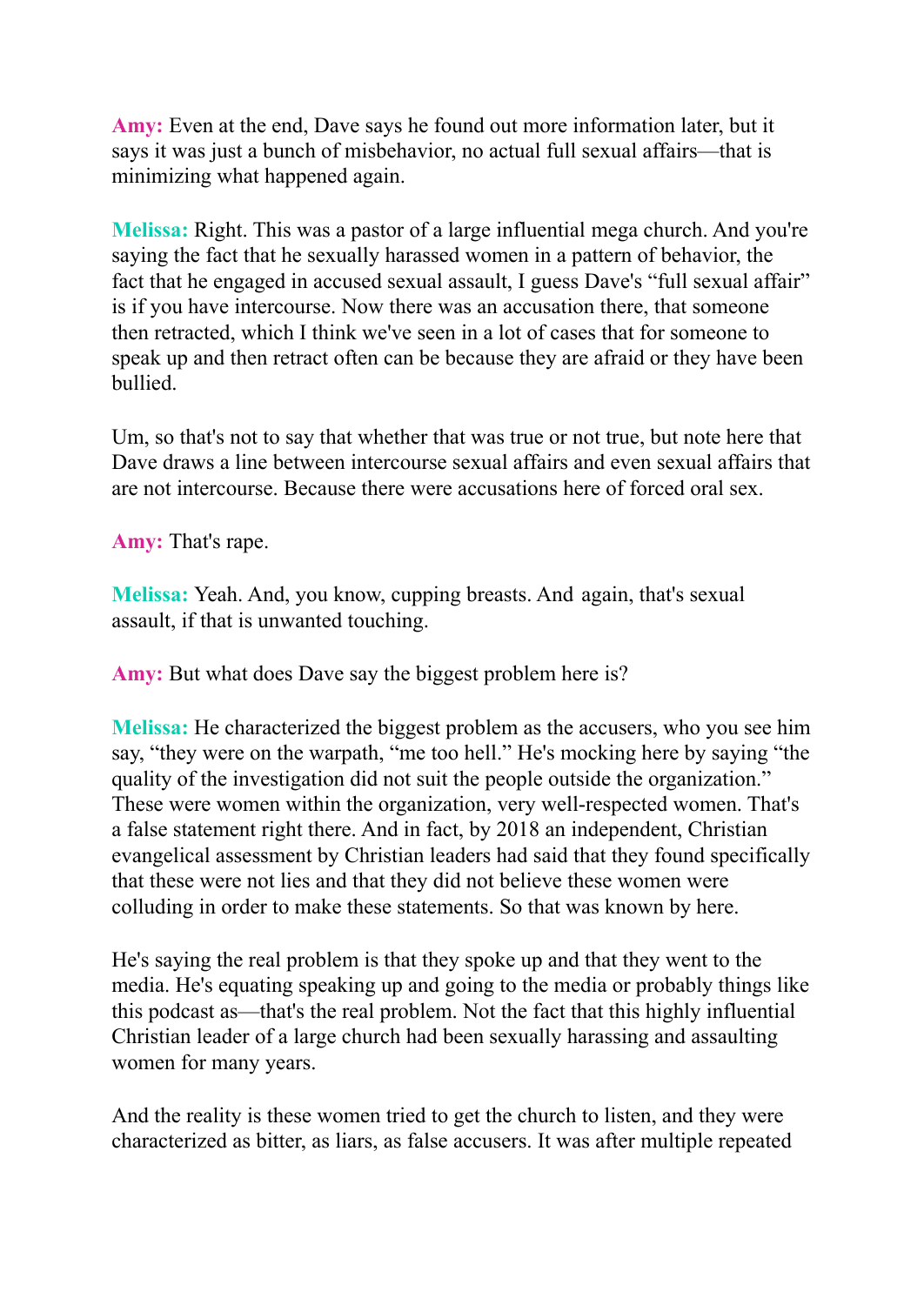attempts that this was covered up by the church and that they were characterized as all these horrible things that they went to the media.

**Amy:** And he's like, basically, "Oh, poor Bill. All hell breaks loose in Bill's life."

As if it's their fault.

**Melissa:** Empathy is reserved for Bill. Not only no empathy for the women that he did this to in a longstanding pattern of behavior, what we hear is they are the problem. Them speaking up is the problem. If they had not gone to the media, the likelihood is that we would have never heard about this and he would still be pastoring, still abusing people under his care. Not only is that sexual abuse and sexual harassment, that is spiritual abuse on a level that is just,

#### **Amy:** Yeah.

**Melissa:** It, and that, that is what breaks the heart of Jesus.

**Amy:** Yeah. And if we were to follow Dave's advice to have the six of Bill Hybels, women would still be being hurt. Most likely we would be misled by this person who was using his power to sexually assault people.

**Melissa:** And do you know how that warps the testimony of Christ to the people in that church, and to those women? I have a lot of respect for any of those women that held onto their faith when their pastor, who was supposed to be the person that is teaching them about Christ and modeling Christlike behavior to them, when his goal is to use them for his own gratification, that damages the church a thousand times more.

# **Amy:** Yeah.

**Melissa:** Women speaking up helps purify the church. God calls us in Corinthians or Paul, the writer calls us to have nothing to do with these people. And instead to expose them. That's in Ephesians. And to expel them from the church. And not only is that not a bad thing, we're called to do that.

**Amy:** Absolutely. The other thing that's sticking out to me here is how Dave characterizes the investigation. I would love to ask Dave what he sees as being a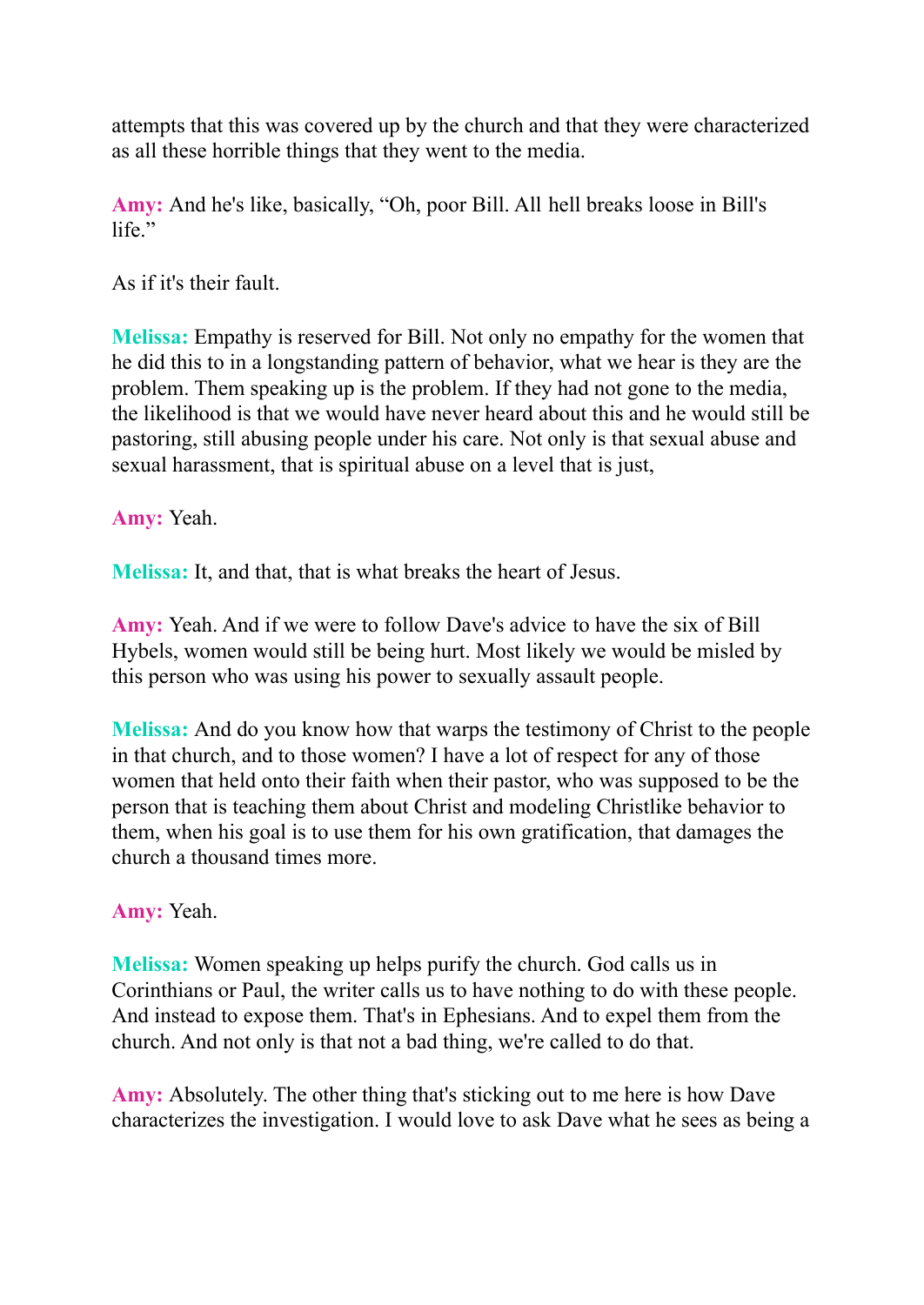quality investigation of allegations, but what have we heard about Dave and how he investigates?

**Melissa:** He asks the people if they did it.

**Amy:** Yeah. And clearly the investigation that Willow did was incomplete because when there was additional investigation that was not done by Willow, they found more than enough corroboration for these allegations to be true.

**Melissa:** And I think we'll find at later points in this speech Dave's perspective on investigations or knowing what needs to be known in order to make a sound judgment is very, very low. That's not at all what God calls us to do when he calls us to use wisdom and discernment.

**Amy:** This is the fourth example and it's another one I'm not including due to time constraints. Dave tells the story of his neighbor, Flip Jones, and how Flip's house burned down. It's another account of Dave having the back or six of a friend. The police came to question Flip because there was evidence of arson and Dave interferes and attempts to block the authorities from questioning Flip. In the conclusion of Dave's account of this story, Dave shares that part of the overwhelming evidence against Flip was that he bought gas cans on a credit card.

If you're keeping track, Dave has shared four examples of people he rushed to defend. And in all four cases, the allegations against Dave's friends were found to be true.

**Dave:** I have been publicly embarrassed by taking somebody's back too far, too long when I didn't have all the information. But that's my default button rather than a default button of I don't got your six. It's hard to find employers, employees, friends, family, that got your six.

These days, people are guilty as soon as social media says, they're guilty. Even though there's no signs of anything, the rats leave the ship because the alarm went off and there's no water. The ship's not sinking. And you know, I'm so naive since I've got your six that when you're here and you talk about us negatively, it always catches me off guard.

It doesn't compute in my hillbilly brain that anybody would do that. And when you leave here even, and then you talk negatively about me or about this place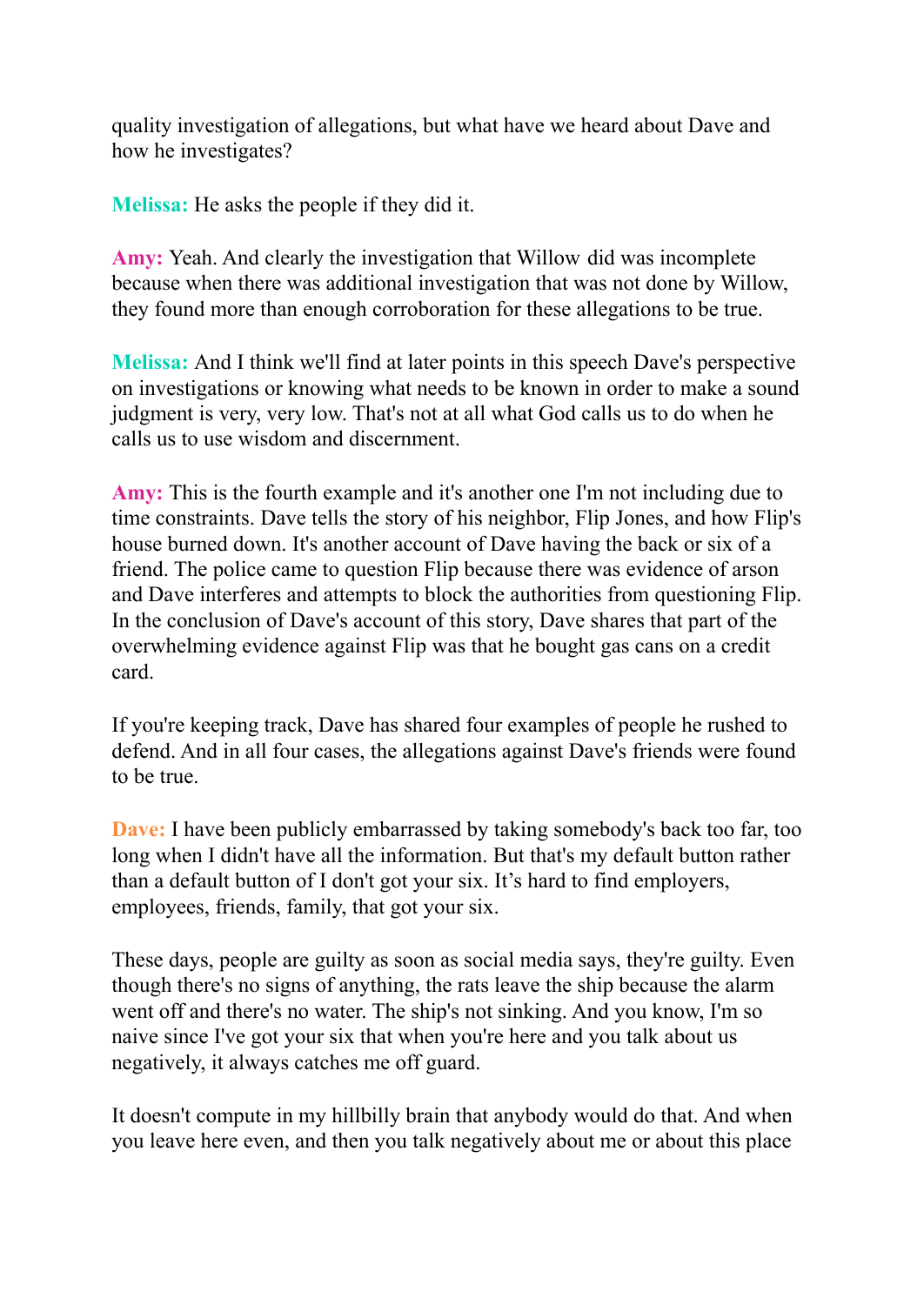or about someone that works here. It doesn't compute in my hillbilly brain. I don't, I don't know. I don't understand it. So why am I telling you all this?

Because you need to know I got your six, until proven otherwise. Until you look at me and say, I did the deed, I did the problem. That's the day that, that we'll still be friends, but you won't work here, but I understand. But I, on rumor, on innuendo, on ironclad information from your hairdresser, I got your six. This place, the leadership team here has got your back.

We all need to learn to do better on that. To not stab people in the back, to not automatically assume a pastor, a public figure, a friend is guilty as charged because somebody ran their mouth with a false accusation. Henry Cloud says, "I don't understand people who run down the company and the leadership that pays them money to raise their family and feed their kids. It's like peeing in your cereal and then griping cause it tastes bad."

You ruining the very place that you work in when you don't take your coworker's back. And yet we have to measure. And once we have facts, actual facts, we have to act on those. Does that make sense?

**Amy:** Dave is now talking about how he has been publicly embarrassed by taking somebody's back for too far, for too long, when he didn't have all the information.

**Melissa:** And I would call that some more leakage right there. Cause he's saying, yeah, I have been wrong and I've been wrong a lot. He walked through four out of four examples of where he was loyal to people who had harmed other people extensively. He characterizes the best quality as the fact that he was loyal to them.

**Amy:** Yeah. He says, "When I didn't have all the information."

**Melissa:** Really the examples he gives are him either hiding his head in the sand, ignoring information that was out there, ignoring even information that person had said or ignoring information that any reasonable person would have said this person's not trustworthy. This person has engaged in a harmful pattern of behavior.

Dave still says, "Well, I'm going to be loyal in spite of all of that." That is a complete lack of discernment.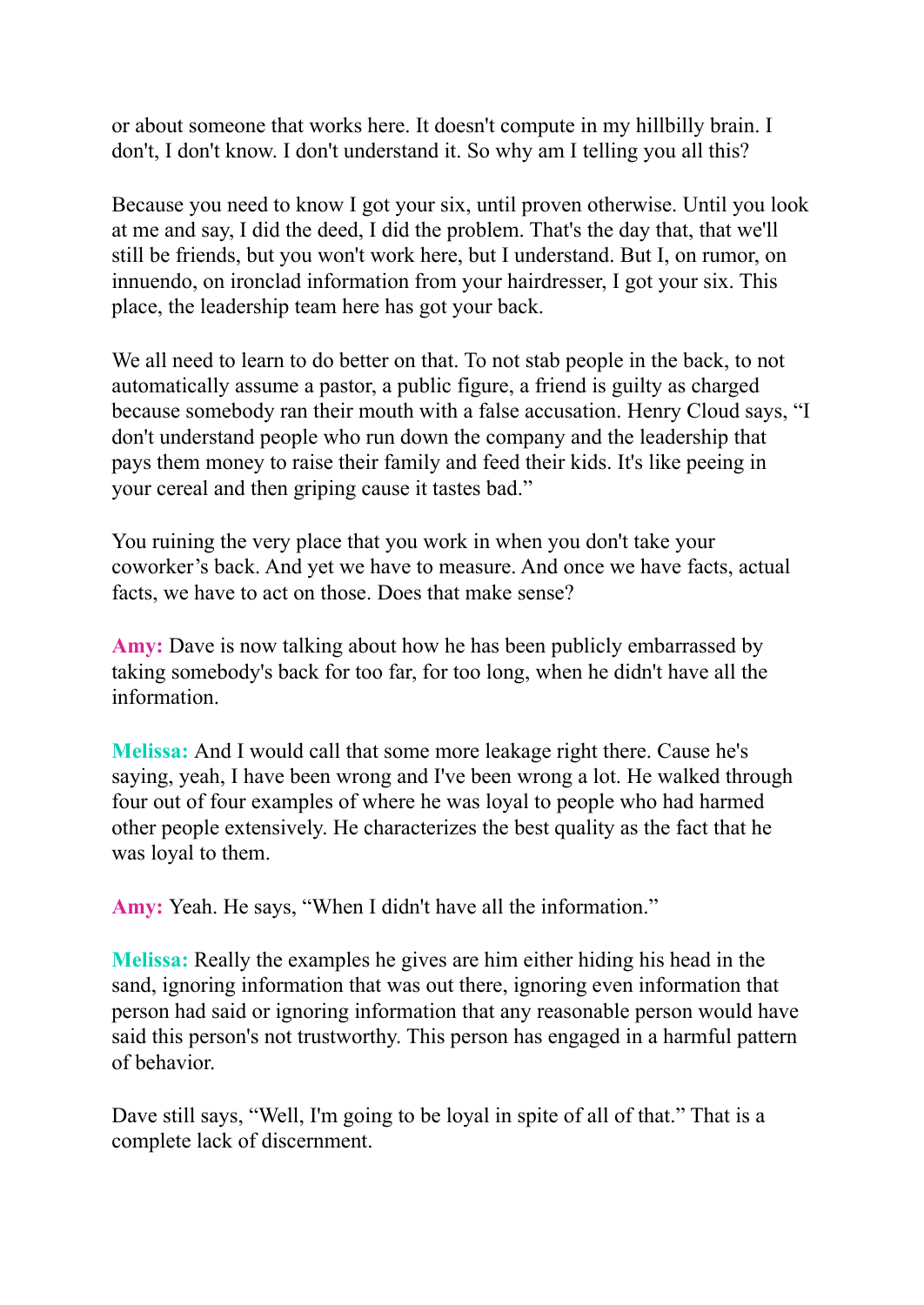**Amy:** There's a theme throughout this. Dave doesn't like social media. He really doesn't like it when people say negative things on social media. So here again, he says, "These days people are guilty as soon as social media says they're guilty."

Do you want to talk about rats?

**Melissa:** Let's place this in context again.

**Amy:** Sure.

**Melissa:** This meeting is within about a week of your husband and his leader,

**Amy:** Yeah.

**Melissa:** Other friends of ours.

**Amy:** Maybe a couple of weeks.

**Melissa:** And they resigned over learning that the company had completely mis-characterized what was going on with my ex-husband in multiple meetings internally at the company. That they had not told the truth to employees.

**Amy:** Yeah. Some of that evidence we found was on social media.

**Melissa:** Your husband and his leader had resigned. And this was the meeting after that. It's very reasonable to assume his allusion here is to men that had resigned when they learned this information.

**Amy:** Isn't it funny to say that, "the rats were leaving the ship, but there's no sign of water and the ship isn't sinking." I don't know. I think God created these little animals to see and sense what is happening. You can say the ship isn't sinking as much as you want, but if all of the rats are running out of the ship,

**Melissa:** That should tell you something

**Amy:** I would get off.

**Melissa:** That might be a good idea.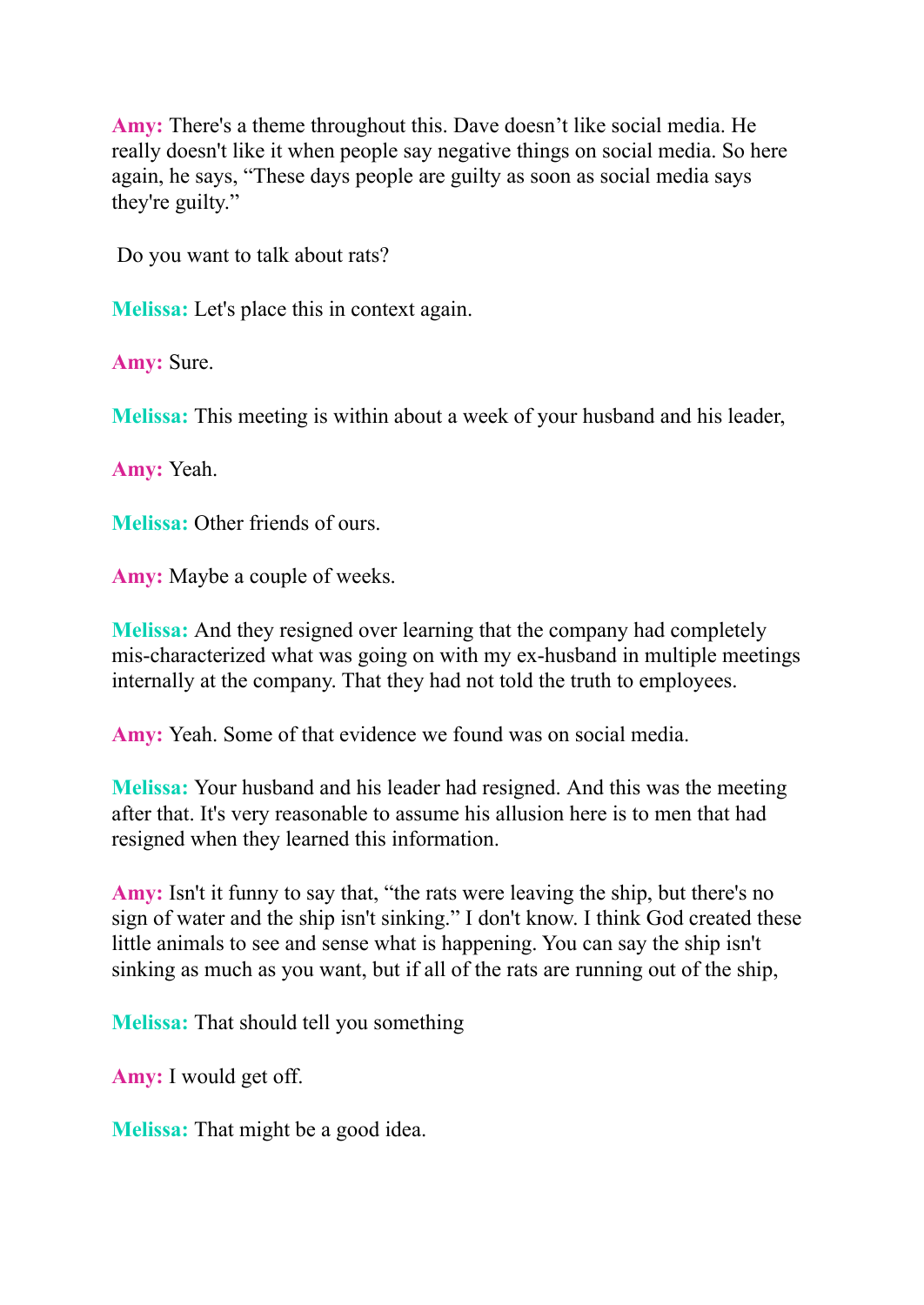**Amy:** I would. I would just be like, "You know, Imma step off for awhile."

And he goes back into his, "I'm just a hillbilly. Aww shucks." You know,

### **Melissa:** From Antioch.

He really sums up what he has alluded to in a lot of the previous stories, by saying, "Until you look at me and say, I did the deed. I did the problem." That's the day where we, we're still friends, but you won't work here yet. So what he's saying is, in spite of mountains of evidence, but until you admit it, I am going to hide my head in the sand. And I've experienced this. There could be evidence. There could be documentation. There could be witnesses. There could also be a long-standing pattern of deception by that person. So in other words, that person doesn't, you're really, actually not smart to believe them saying they didn't do it. But until that person finally says, "I did it," I'm going to stick my head in the sand.

That is a lack of wisdom.

**Amy:** Yeah.

**Melissa:** That is a complete lack of discernment that usually aligns with, "I'm not going to believe the terrible thing about a person that in some way benefits me"

**Amy:** Yeah. I'm going to default to believing the thing that isn't going to cost me very much.

**Melissa:** Right. Because you see here, these were three of his friends. Three fellow influential people in Christian society, Christian marketplace, and his neighbor. What he's doing by hiding his head in the sand, he's also sacrificing anybody that person has harmed. I'm gonna use my money, my influence, my power, my authority to stand by this person that has possibly harmed many, many people. That's sacrificing the people that person has likely harmed.

**Amy:** Right.

**Melissa:** And who found the strength in some place to come forward. And you're like, "Nope, I'm going to stand by this person and use all of my power, authority, wealth, and influence."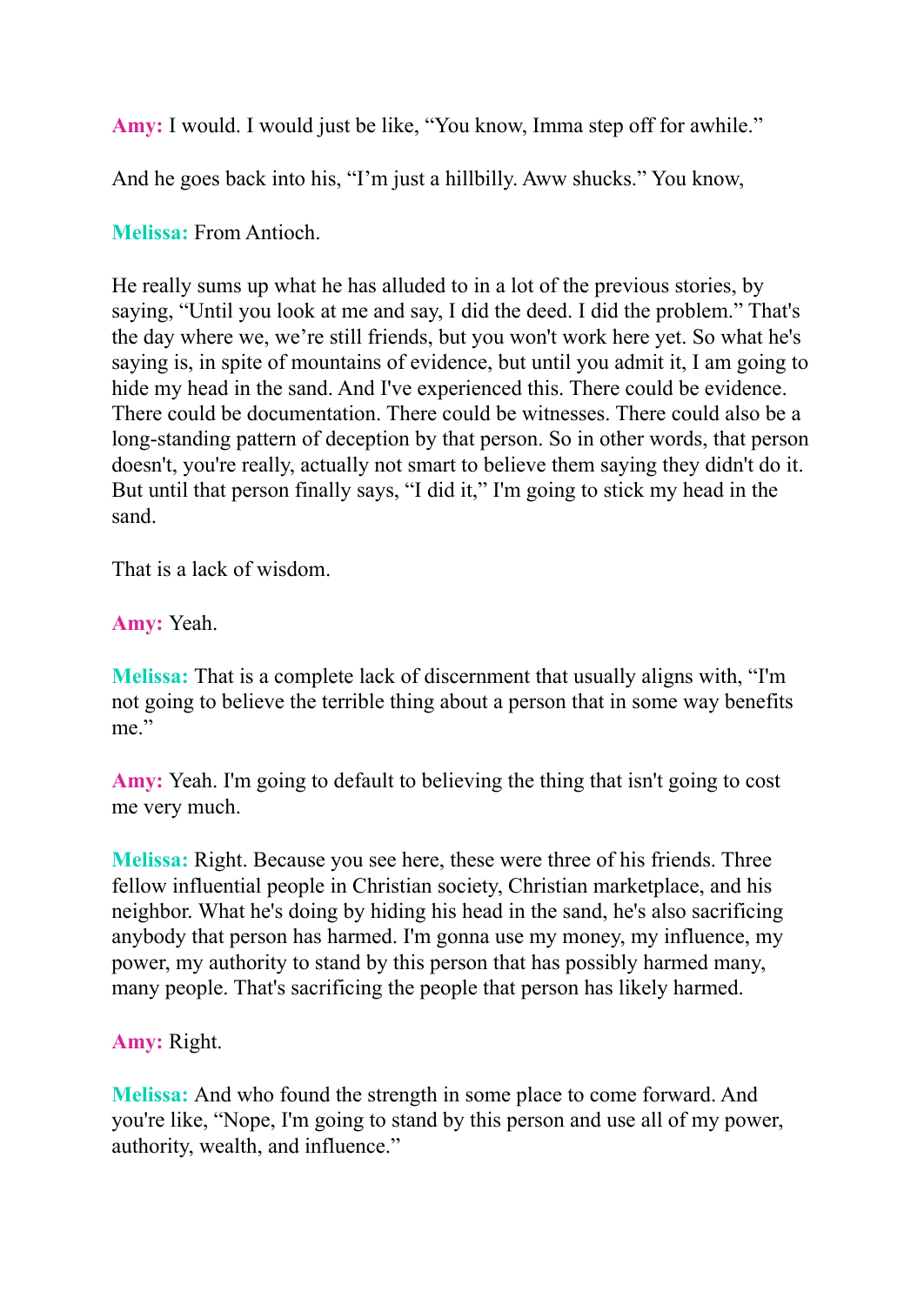**Amy:** If I, I knew nothing else about Dave Ramsey and I only knew what was in this meeting, how his default seems to be, to defend powerful men.

If I had an experience of being hurt by one of Dave's friends, or somebody close to Dave, I would not feel like I would be safe or believed even if I brought a mountain of evidence to Dave. Like what bad dude is going to say, "I did it?"

**Melissa:** This is one of the biggest red flags to anyone who has been harmed by someone else—that this is not a safe place. And he is not a safe person. And if the CEO is not a safe person, they are going to reward and influence that behavior to the people below them.

**Amy:** Yeah.

**Melissa:** This is not a safe situation for people to come forward because the reality is not only not safety for anyone who has been harmed, the likelihood of active, incredible, additional damage to that person is great.

**Amy:** When he finishes out there by saying, "On rumor on innuendo on iron clad information from your hairdresser."

**Melissa:** He's undercutting any type of evidence or…

**Amy:** He gets to define what is rumor and what is innuendo. What can you bring to him? Right? What will he believe?

**Melissa:** He will only believe the person admitting it.

**Amy:** You're going to have to bring a video of whatever happened for him to, and then even then, I think he would accuse you of it not being true.

**Melissa:** And the strange part is he circles back and tries to reassure at the end, by saying, "and once we have facts, actual facts, we have to act on those."

**Amy:** What's fact to him?

**Melissa:** Right? Because earlier he has said that basically he characterized everything other than the person admitting it, as rumor and innuendo and, a mocking way, "ironclad information from your hairdresser."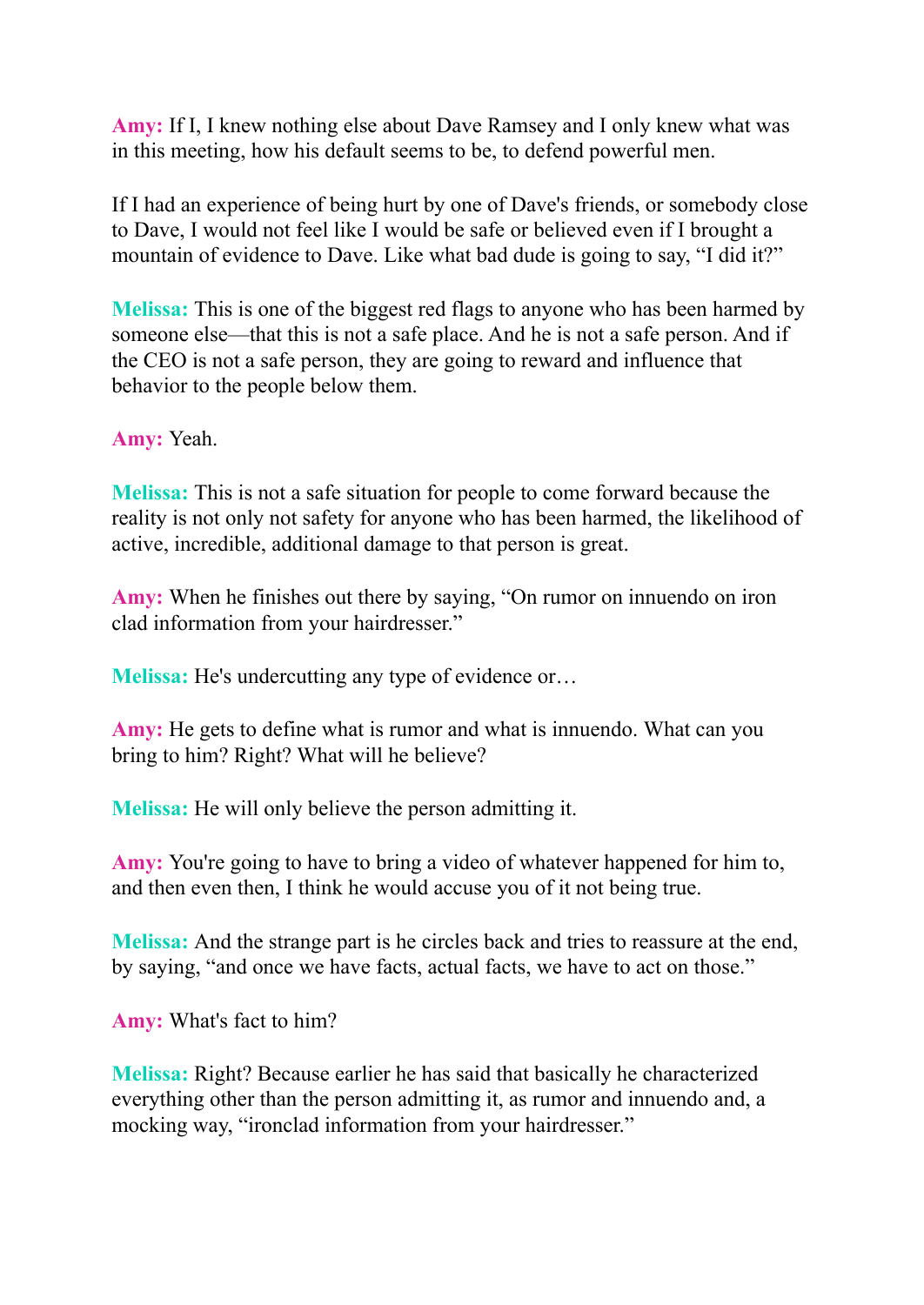**Amy:** Right. At this point he's 20 minutes into this meeting. He started with talking about an employee that was, he said was gossiping and spreading things that weren't true.

Then he talks about during the war. And when they started using the term, got your six. And then he transitioned, he tells us a story about four of his friends that were accused of things and how he defended them. And he was wrong pretty much all—

**Melissa:** Four out of four.

**Amy:** Right, all of them. And I don't know, if I'm in there, if I don't know what I'm hearing in this, but I'm hearing a lot of: loyalty is good, standing with your friends is good, social media is bad.

**Melissa:** Accusations are bad and accusations are most likely wrong, except I've actually been wrong four times.

**Amy:** Whether they're processing that or not is a whole other thing. And there's just no way for them to actually be breaking down all of us in real time.

**Melissa:** Nobody had any idea what he was leading up to here.

**Amy:** Yeah.

**Melissa:** The people in the audience did not know that he was lying about some of this stuff. If they didn't know who these men were, they didn't know he was completely mis-characterizing, exaggerating, and really manipulating information in order to create an impression in the audience and to elicit certain emotions about loyalty and negative emotions toward any kind of accusations.

**Amy:** Thanks for listening to the Untangled Faith podcast. This podcast is supported by listeners like you. You can support this work by joining our membership community on Patreon. There you can find bonus interviews, transcripts, and access to live streams and replays of live streams. To check this out, go to UntangledFaithpodcast.com and click on members.

Today's episode was the first of two episodes that break down the Got Your Six team meeting. I made the decision to make part two available immediately. It should be waiting for you in your favorite podcast app. Part two is episode 21.